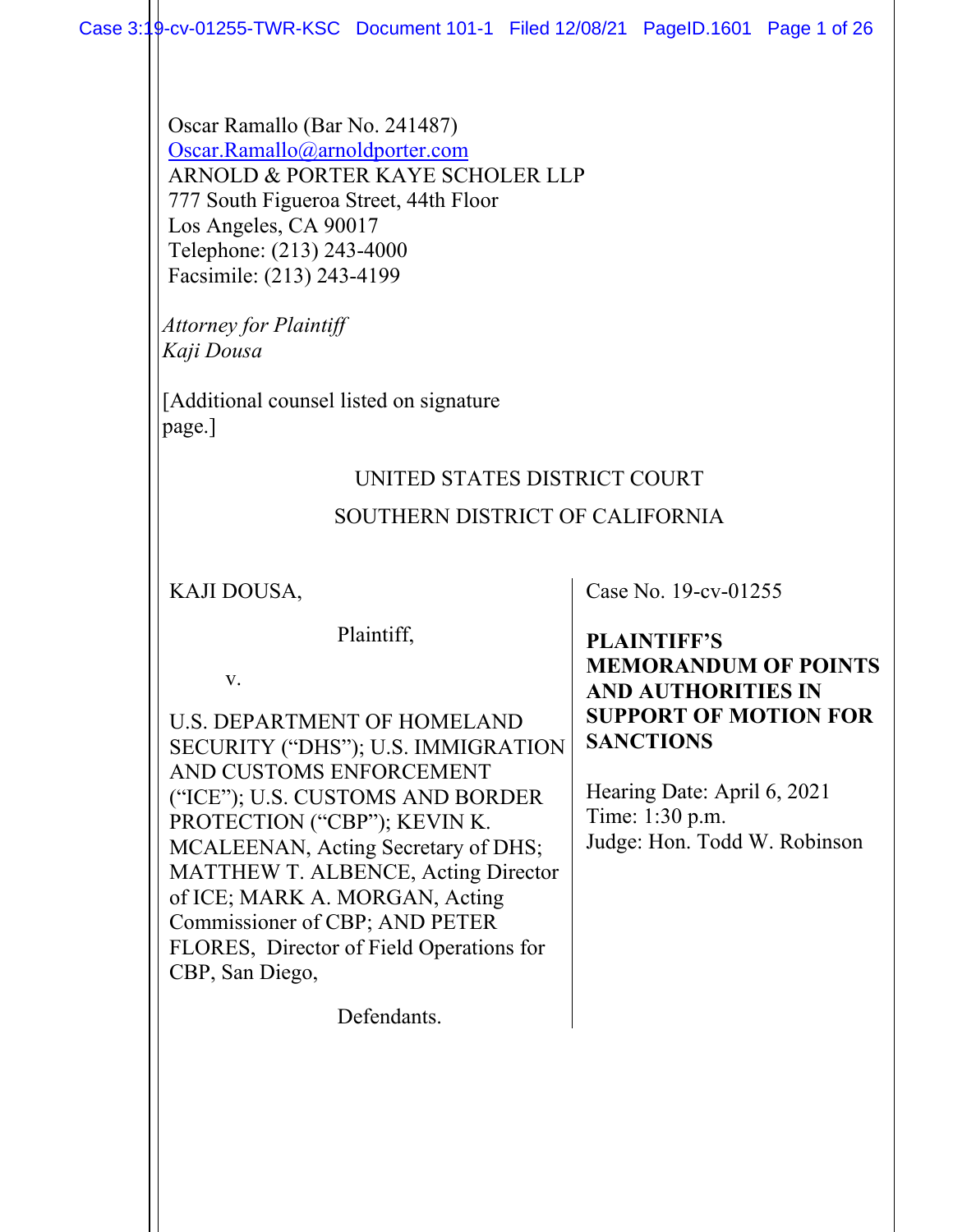# **TABLE OF CONTENTS**

| FACTUAL BACKGROUND |                                                               |                                                                                                                                                                           |  |  |
|--------------------|---------------------------------------------------------------|---------------------------------------------------------------------------------------------------------------------------------------------------------------------------|--|--|
|                    | A.                                                            | Pastor Dousa Moves for a Preliminary Injunction and Expedited<br>2                                                                                                        |  |  |
|                    | <b>B.</b>                                                     | The Court Orders Defendants to Produce All Documents<br>Relating to the Revocation of Pastor Dousa's Trusted Traveler<br>$\mathcal{E}$                                    |  |  |
|                    | $\mathbf{C}$ .                                                | The District Court Denies Pastor Dousa's Motion for a<br>Preliminary Injunction, Relying on the Oliveri Declaration 5                                                     |  |  |
|                    | D.                                                            | After Months of Delay, Defendants Belatedly Produce<br>Documents Indicating that Mr. Oliveri Himself "Revoked"<br>Pastor Dousa's Trusted Traveler Status, Contrary to His |  |  |
|                    | Ε.                                                            | Oliveri Admits at Deposition That His Declaration Is Inaccurate7                                                                                                          |  |  |
|                    | F.                                                            | The Office of Inspector General Finds That Mr. Oliveri Was a                                                                                                              |  |  |
|                    |                                                               |                                                                                                                                                                           |  |  |
| I.                 |                                                               | The Court Has Multiple Sources of Authority to Impose Sanctions  11                                                                                                       |  |  |
| II.                | The Court Should Impose Appropriate Sanctions for Defendants' |                                                                                                                                                                           |  |  |
|                    | А.                                                            | Defendants violated their discovery obligations under Rule                                                                                                                |  |  |
|                    | <b>B.</b>                                                     | Defendants further violated their discovery obligations under                                                                                                             |  |  |
| III.               |                                                               | The Court Should Impose Appropriate Sanctions for Defendants'                                                                                                             |  |  |
| CONCLUSION         |                                                               |                                                                                                                                                                           |  |  |
|                    |                                                               |                                                                                                                                                                           |  |  |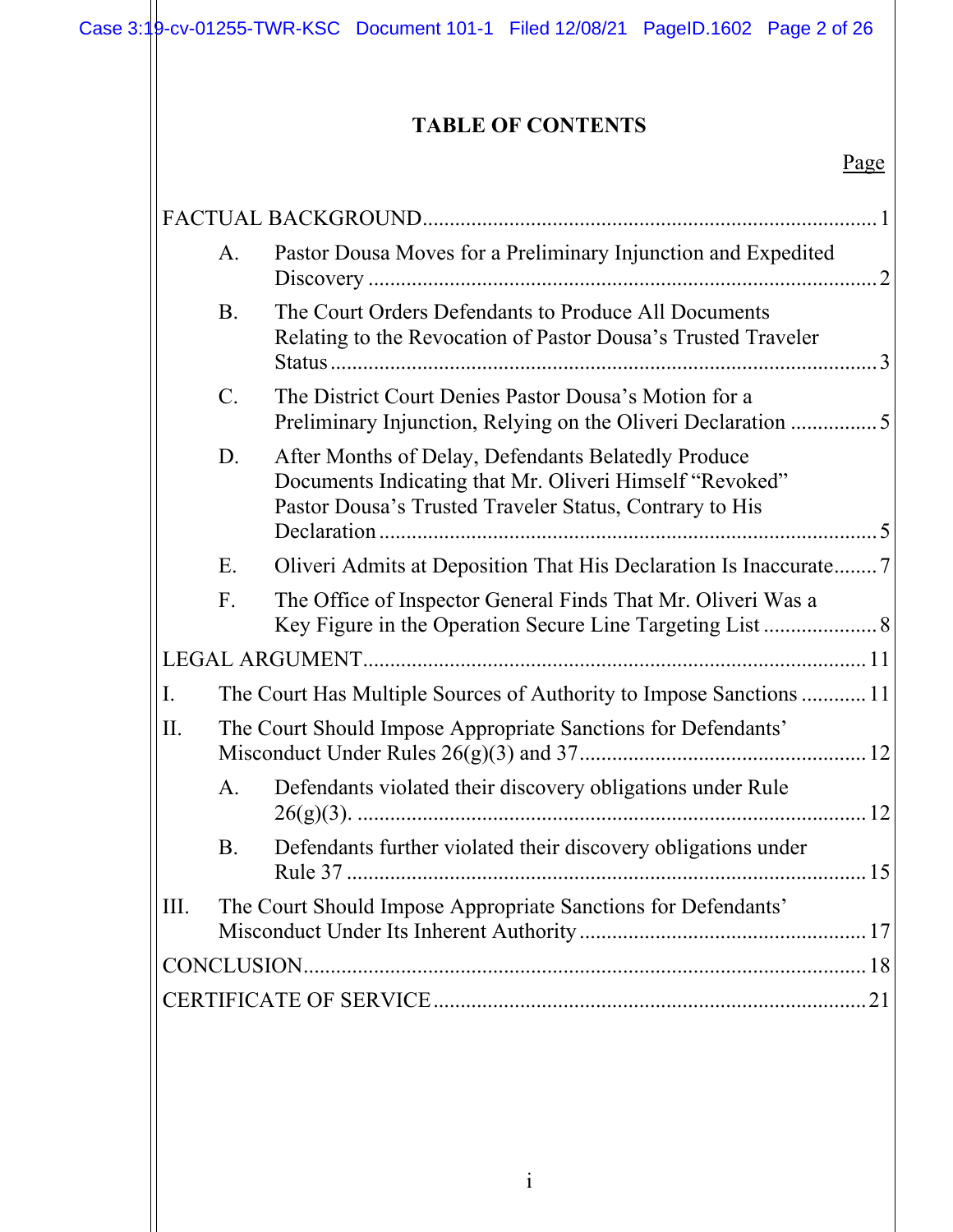# **TABLE OF AUTHORITIES**

#### **Page(s)**

| <b>Cases</b>                                                                                                                           |  |
|----------------------------------------------------------------------------------------------------------------------------------------|--|
| Aloe Vera of Am., Inc. v. United States,                                                                                               |  |
| Carson Cheng v. AIM Sports, Inc.,                                                                                                      |  |
| Chambers v. NASCO, Inc.,                                                                                                               |  |
| Consumer Fin. Prot. Bureau v. Morgan Drexen, Inc.,                                                                                     |  |
| Est. of Nunez by & Through Nunez v. Corr. Physicians Med. Grp., Inc.,<br>No. 16-1412, 2019 WL 1024397 (S.D. Cal. Mar. 4, 2019)  12, 17 |  |
| Evon v. Law Offices of Sidney Mickell,                                                                                                 |  |
| Goodyear Tire & Rubber Co. v. Haeger,                                                                                                  |  |
| Guifu Li v. A Perfect Day Franchise, Inc.,                                                                                             |  |
| Handloser v. HCL Am., Inc.,                                                                                                            |  |
| Klund v. High Tech. Sols., Inc.,                                                                                                       |  |
| Lewis v. Ryan,                                                                                                                         |  |
| Optronic Techs., Inc. v. Ningbo Sunny Elec. Co.,                                                                                       |  |
| Perkins v. City of Modesto,<br>No. 19-00126, 2020 WL 1333109 (E.D. Cal. Mar. 23, 2020)  14                                             |  |
|                                                                                                                                        |  |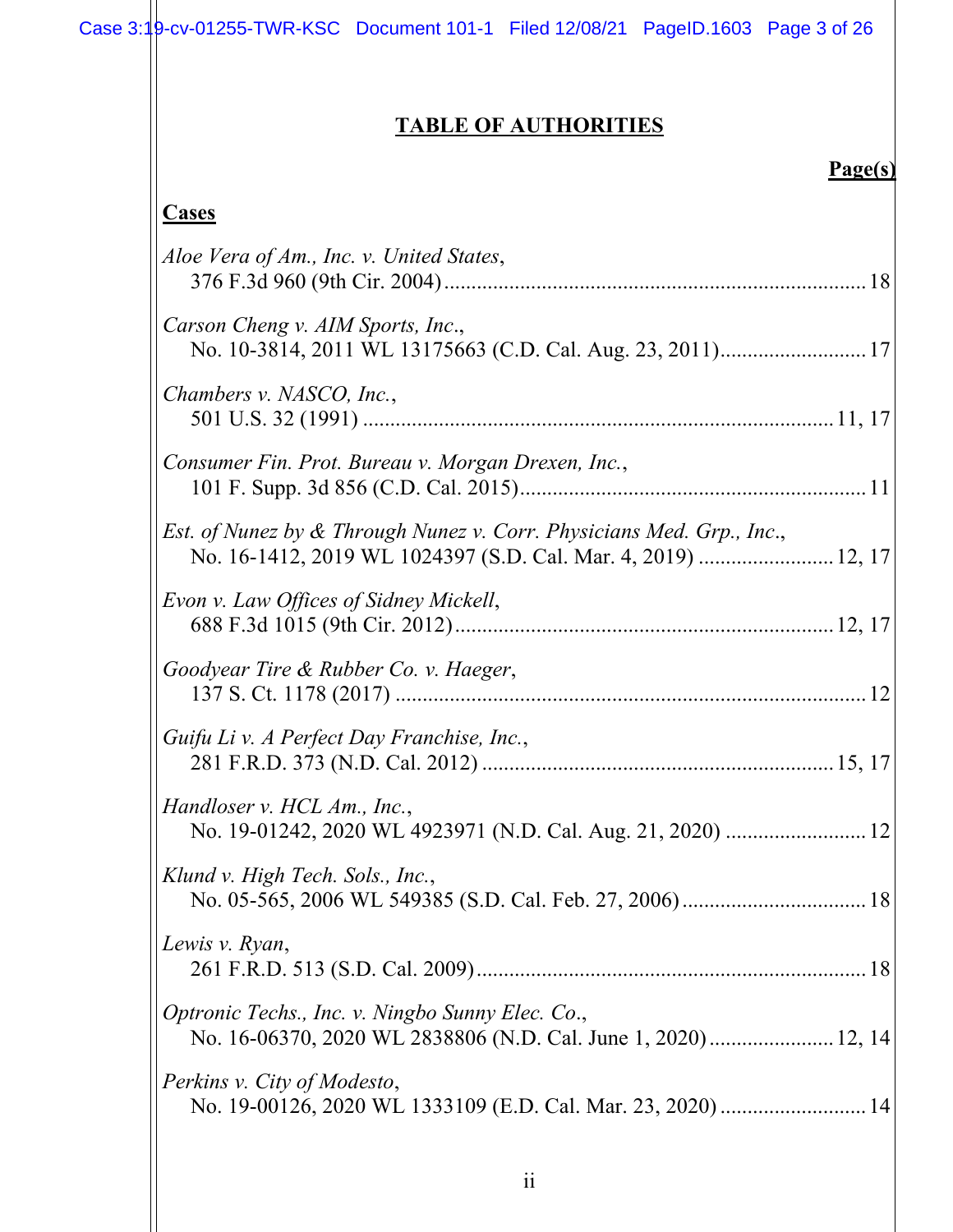# Case 3:19-cv-01255-TWR-KSC Document 101-1 Filed 12/08/21 PageID.1604 Page 4 of 26

| Play Visions, Inc. v. Dollar Tree Stores, Inc.,<br>No. 09-1769, 2011 WL 2292326 (W.D. Wash. June 8, 2011) 14<br>Playboy Enterprises, Inc. v. Welles,<br>Pumphrey v. K.W. Thompson Tool Company,<br>R & R Sails Inc. v. Ins. Co. of State of PA,<br>Silva v. TEKsystems, Inc.,<br>No. 12-CV-05347, 2013 WL 3939500 (N.D. Cal. July 25, 2013) 15<br>Smith v. Simmons,<br>No. 05-01187, 2009 WL 1312930 (E.D. Cal. May 12, 2009)  12, 17<br>Tourgeman v. Collins Fin. Servs., Inc.,<br>No. 08-1392, 2012 WL 28289, at *2 (S.D. Cal. Jan. 5, 2012) 15<br>United States v. Sumitomo Marine $\&$ Fire Ins. Co.,<br>Zubulake v. UBS Warburg LLC,<br><b>Rules</b> |  |
|-----------------------------------------------------------------------------------------------------------------------------------------------------------------------------------------------------------------------------------------------------------------------------------------------------------------------------------------------------------------------------------------------------------------------------------------------------------------------------------------------------------------------------------------------------------------------------------------------------------------------------------------------------------|--|
|                                                                                                                                                                                                                                                                                                                                                                                                                                                                                                                                                                                                                                                           |  |
|                                                                                                                                                                                                                                                                                                                                                                                                                                                                                                                                                                                                                                                           |  |
|                                                                                                                                                                                                                                                                                                                                                                                                                                                                                                                                                                                                                                                           |  |
|                                                                                                                                                                                                                                                                                                                                                                                                                                                                                                                                                                                                                                                           |  |
|                                                                                                                                                                                                                                                                                                                                                                                                                                                                                                                                                                                                                                                           |  |
|                                                                                                                                                                                                                                                                                                                                                                                                                                                                                                                                                                                                                                                           |  |
|                                                                                                                                                                                                                                                                                                                                                                                                                                                                                                                                                                                                                                                           |  |
|                                                                                                                                                                                                                                                                                                                                                                                                                                                                                                                                                                                                                                                           |  |
|                                                                                                                                                                                                                                                                                                                                                                                                                                                                                                                                                                                                                                                           |  |
|                                                                                                                                                                                                                                                                                                                                                                                                                                                                                                                                                                                                                                                           |  |
|                                                                                                                                                                                                                                                                                                                                                                                                                                                                                                                                                                                                                                                           |  |
|                                                                                                                                                                                                                                                                                                                                                                                                                                                                                                                                                                                                                                                           |  |
|                                                                                                                                                                                                                                                                                                                                                                                                                                                                                                                                                                                                                                                           |  |
|                                                                                                                                                                                                                                                                                                                                                                                                                                                                                                                                                                                                                                                           |  |
|                                                                                                                                                                                                                                                                                                                                                                                                                                                                                                                                                                                                                                                           |  |
|                                                                                                                                                                                                                                                                                                                                                                                                                                                                                                                                                                                                                                                           |  |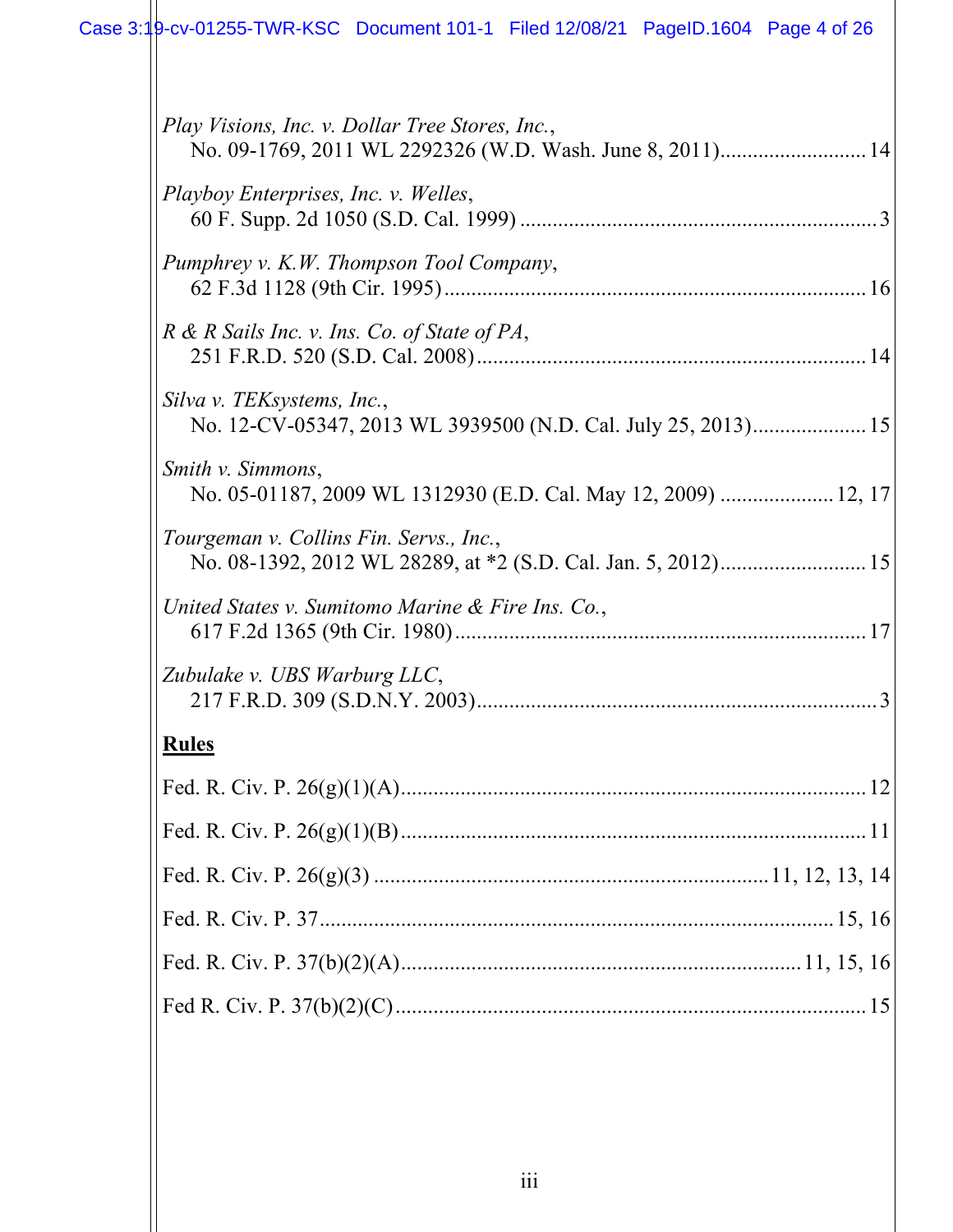# **Other Authorities**

E. Shanahan and Z. Kanno-Youngs, *Homeland Security Dept. Admits Making False Statements in Fight with N.Y.*, N.Y. Times (July 23, 2020)....................[.18](#page-22-4)

# **Exhibits**

Exhibit 1: Email from Michael A. Garabed, dated Dec. 19, 2019

Exhibit 2: Plaintiff's First Set of Requests for Production of Documents

Exhibit 3: Federal Defendants' First Request for Inspection

Exhibit 4: Emails (CBP\_0000826-27)

Exhibit 5: Emails (CBP\_0012265-66)

Exhibit 6: Excerpts of Transcript of Deposition of Saro Oliveri

Exhibit 7: Email (CBP\_0013538)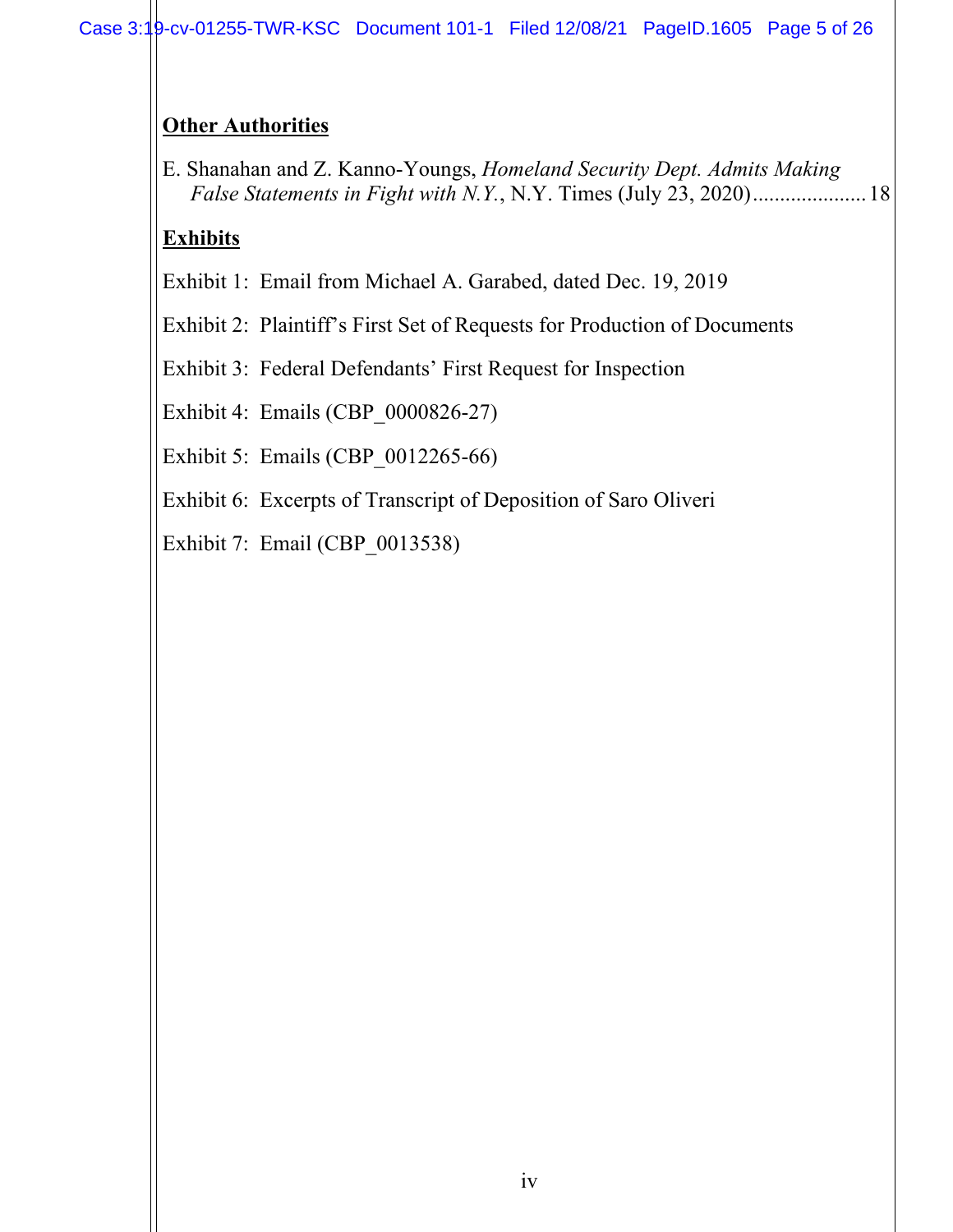Plaintiff Kaji Dousa respectfully moves for an order imposing sanctions on Defendants for violating Magistrate Judge Crawford's order regarding expedited discovery (Dkt. 42), for submitting a false or at best misleading sworn declaration to the Court, and for failing to correct the record upon learning that the declaration likely misled the Court.

#### **FACTUAL BACKGROUND**

<span id="page-5-0"></span>This case arises from a wide-ranging government operation targeting Pastor Dousa and other individuals who advocated for and provided assistance to migrants seeking refuge in the United States in late 2018. Pastor Dousa first learned about the operation in March 2019, when the media published government documents leaked by a whistleblower at U.S. Immigration and Customs Enforcement ("ICE"). Those documents included a targeting list entitled "Suspected Organizers, Coordinators, Instigators and Media," which contained photographs and information about journalists, immigration attorneys, and immigrants' rights advocates. Pastor Dousa's photograph appears on the targeting list with a yellow "X" over her face, as well as the notation "Disposition: SENTRI Revoked." SENTRI is one of the Trusted Traveler programs administered by U.S. Customs and Border Protection ("CBP") that provides expedited border-crossing privileges to individuals enrolled in the program. A key dispute in this case has been whether the "Revoked" notation on the targeting list is accurate. As detailed below, Defendants repeatedly claimed, including in a sworn declaration from a CBP official, that Pastor Dousa's Trusted Traveler status was never suspended or revoked. The Court relied upon that claim in denying a preliminary injunction. But it is flatly contradicted by documents that Defendants previously failed to produce in violation of the Court's expedited discovery order directing them to do so at the preliminary injunction phase. These documents, which include emails sent and received by Defendants' own declarant, were produced only long after the fact.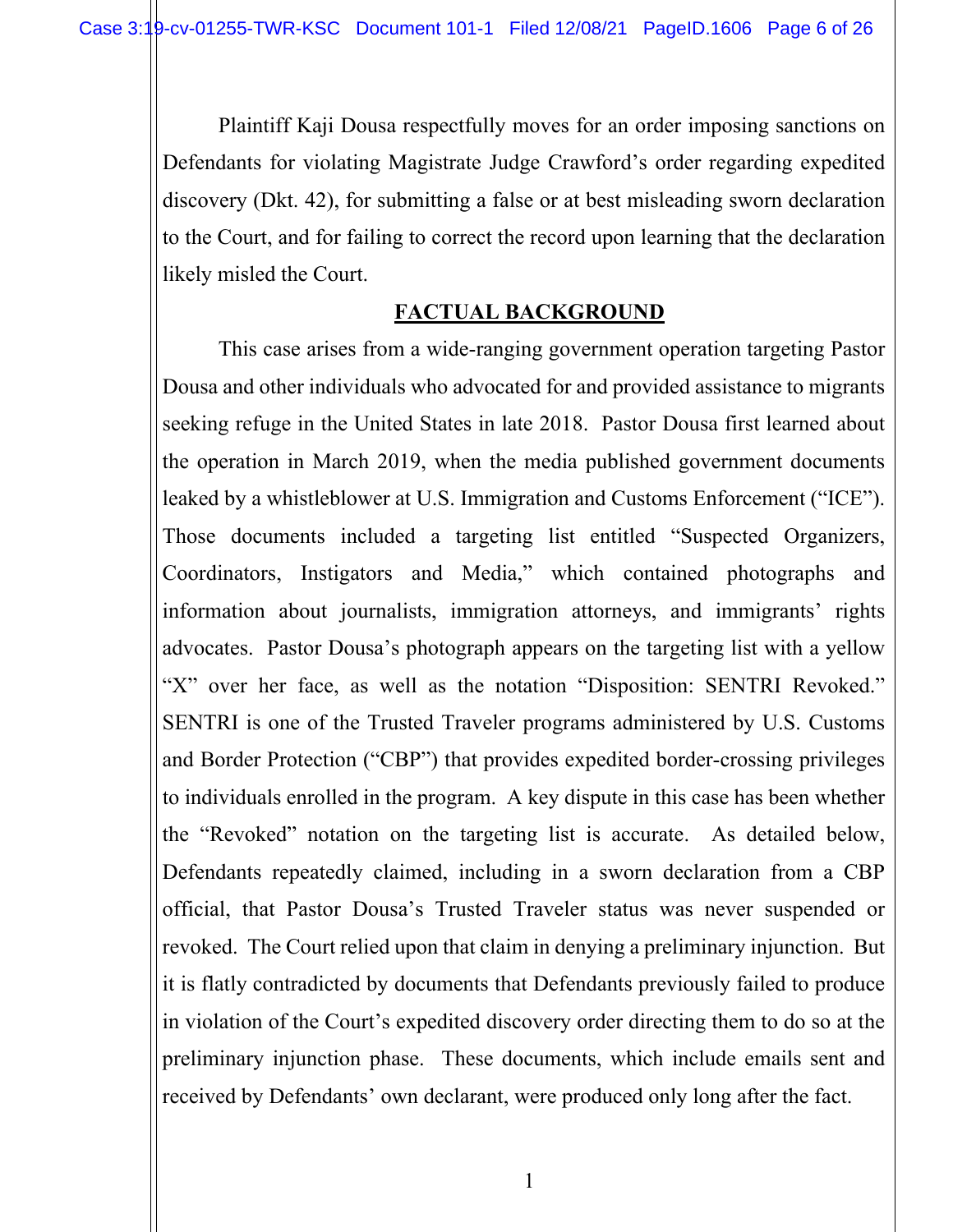# <span id="page-6-0"></span>**A. Pastor Dousa Moves for a Preliminary Injunction and Expedited Discovery**

Pastor Dousa filed this suit in July 2019, alleging that Defendants unlawfully targeted her for adverse treatment—including revocation of her Trusted Traveler status—because she ministers to migrants and advocates for their rights. Pastor Dousa asserted that Defendants' actions violated both the First Amendment and the Religious Freedom Restoration Act. She moved for a preliminary injunction shortly after filing her complaint, seeking an order requiring Defendants to restore her Trusted Traveler status and prohibiting Defendants from targeting her for adverse treatment in the future based on her protected activity. Dkt. 1, 25.

Upon filing her preliminary injunction motion, Pastor Dousa's counsel contacted Defendants' counsel to discuss Pastor Dousa's request for limited expedited discovery in connection with her motion. *See* Dkt. 33-7 ¶ 5. The parties were unable to reach agreement. *Id.*  $\P$  5–10. In an attempt to avoid expedited discovery, Defendants' counsel provided a sworn declaration signed by Saro Oliveri, CBP's Branch Chief at the Port of Otay Mesa and the CBP official responsible for overseeing the Trusted Traveler Enrollment Center at that location. *See* Dkt. 33-1 ¶ 1. In the declaration, Mr. Oliveri stated that he retrieved information about Pastor Dousa from the Global Enrollment System, a database maintained by CBP. *Id.* ¶¶ 2, 4–6. The record he purportedly retrieved was heavily redacted. According to Mr. Oliveri, however, the record "contain[ed] information showing that Kaji Dousa's Global Entry card was issued on December 14, 2016 and **has never been revoked or suspended**." *Id.* ¶ 4 (emphasis added).

In Pastor Dousa's view, neither the Oliveri declaration nor the accompanying records resolved the factual dispute over her Trusted Traveler status. *See* Dkt. 33 at 4 n.2. Nor did they explain why the leaked government documents described her status as "Revoked." *Id.* Unable to resolve their dispute, the parties filed a joint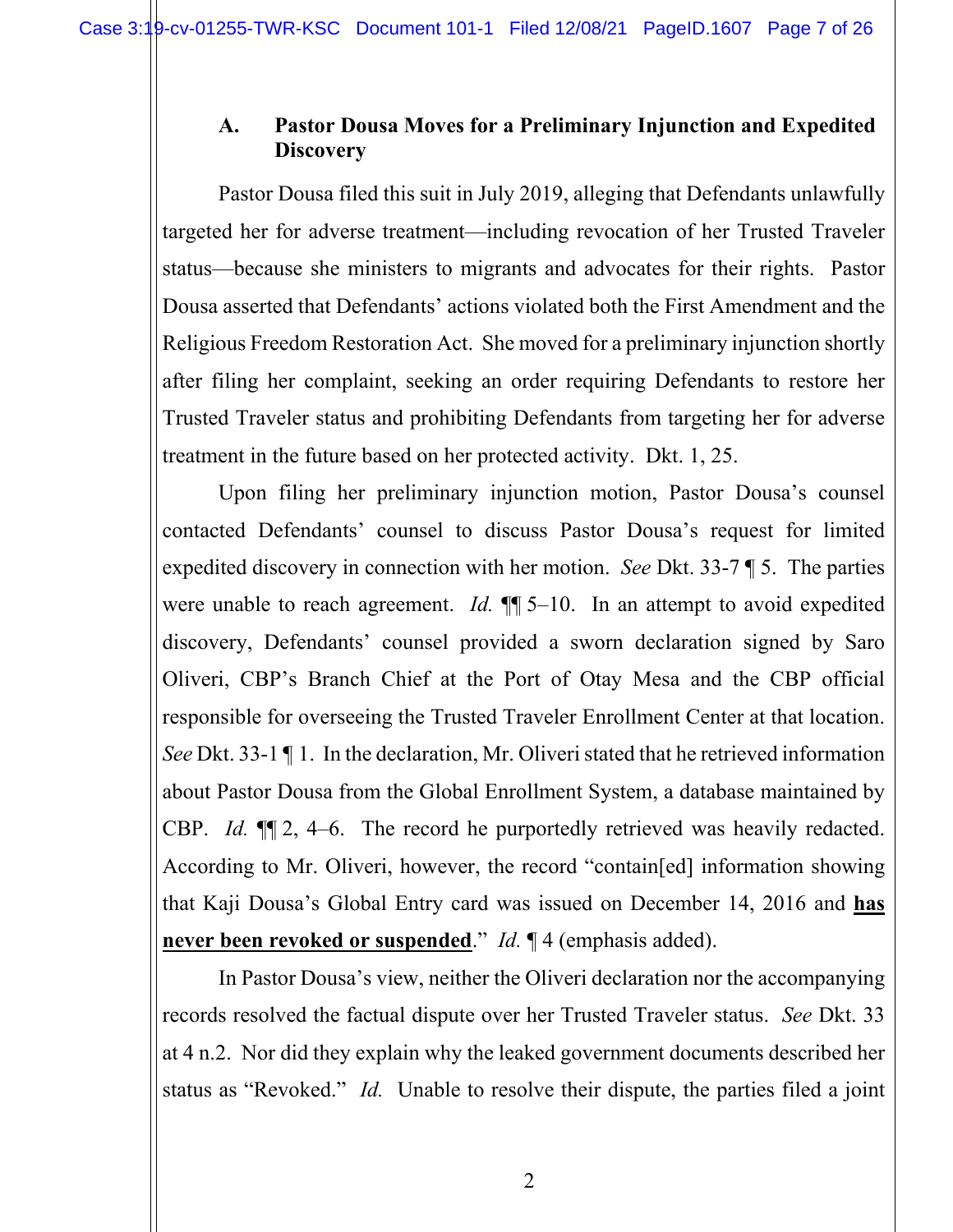motion asking the Magistrate Judge to rule on Pastor Dousa's request for expedited discovery relating to her motion for a preliminary injunction. Specifically, Pastor Dousa sought an order authorizing her to serve Defendants with three specific document requests on an expedited basis. One of those requests sought "[a]ny and all documents within the possession, custody, or control of DHS, ICE, or CBP relating to the revocation of Kaji Dousa's Secure Electronic Network of Travelers Rapid Inspection ('SENTRI') pass." Dkt. 33-8 at 7. The requests defined "documents" to include "electronically stored information," *i.e.*, emails. *Id.* at 4.[1](#page-7-3) In the motion, Pastor Dousa explained that she only sought documents dating back to January 1, 2018, and only documents that specifically mentioned her by name. *Id.* at 7-8.

Defendants opposed any expedited discovery, arguing that discovery was unnecessary and unduly burdensome. They argued that Pastor Dousa's requests imposed "a colossal burden," noting "the size and number of different components contained within DHS." Dkt. 33 at 16-17. Defendants also pointed to Mr. Oliveri's declaration as a reason to deny expedited discovery. *Id.* at 18 (citing Dkt. 33-1). According to Defendants, Mr. Oliveri had conducted a "search" that "turned up no evidence that Plaintiff ever had a SENTRI pass," *id.* at 12 n.8, which "negat[ed] the central allegation in [Pastor Dousa's] complaint," *id.* at 18.

# <span id="page-7-0"></span>**B. The Court Orders Defendants to Produce All Documents Relating to the Revocation of Pastor Dousa's Trusted Traveler Status**

On October 4, 2019, Magistrate Judge Crawford granted Pastor Dousa's request for expedited discovery, concluding that the proposed document requests

<span id="page-7-3"></span><span id="page-7-2"></span><span id="page-7-1"></span><sup>&</sup>lt;sup>1</sup> Emails have long been considered "documents" under Federal Rule of Civil Procedure 34. *See, e.g.*, *Playboy Enterprises, Inc. v. Welles*, 60 F. Supp. 2d 1050, 1053 (S.D. Cal. 1999) (plaintiff's request for "documents" encompassed emails); *Zubulake v. UBS Warburg LLC*, 217 F.R.D. 309, 316–17 (S.D.N.Y. 2003) (same).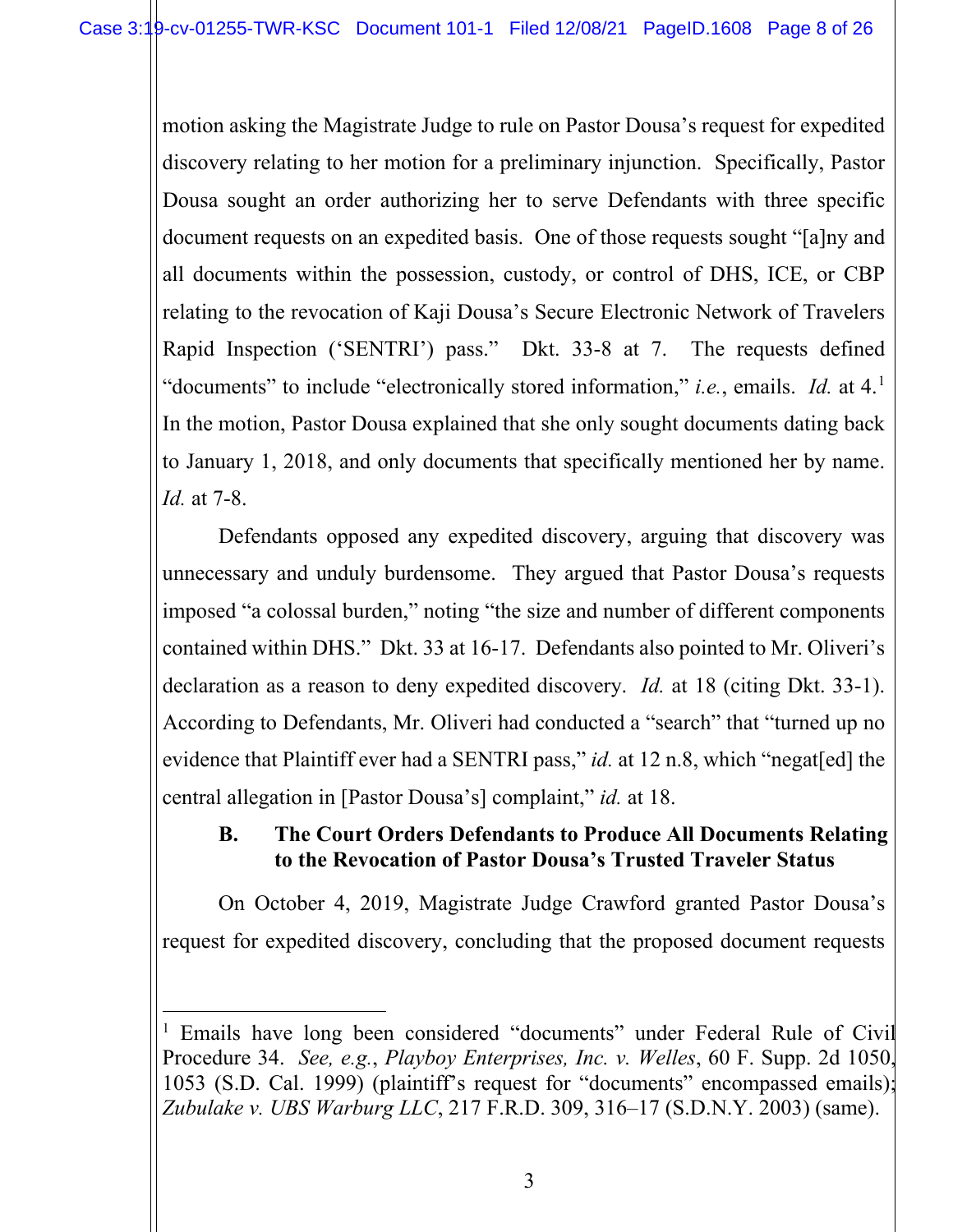were "reasonable," "narrowly tailored," and likely to be "helpful for the District Court" in evaluating her preliminary injunction motion. Dkt. 42 at 10. The order "deemed [Defendants] to have been served" with Pastor Dousa's three document requests—including the request seeking "[a]ny and all documents … relating to the revocation of Kaji Dousa's [SENTRI] pass." *Id.* at 16–17. Magistrate Judge Crawford notably rejected Defendants' argument that responding to the discovery requests would be overly burdensome. *Id.* at 12–13. At Pastor Dousa's request, the Court stayed further briefing on her preliminary injunction motion until Defendants' production was complete, and directed Pastor Dousa to "notify the Court no later than the first business day after she receives confirmation from Defendants that she has received all documents responsive to Magistrate Judge Crawford's Order on Expedited Discovery." Dkt. 44 at 1.

Defendants produced 53 pages of documents in response to Pastor Dousa's requests, many of them heavily redacted based on claims of privilege. The production consisted primarily of the leaked targeting list, a couple of database printouts, and a few investigative reports prepared by CBP officers; it did not include any emails. After Magistrate Judge Crawford overruled nearly all of Defendants' privilege claims, *see* Dkt. 49, Defendants ultimately produced unredacted versions of those documents and a handful of others. On December 19, 2019, Defendants' counsel emailed Pastor Dousa's counsel stating: "It is my understanding that this completes our production in response to Magistrate Crawford's order re expedited discovery." Ex. 1. The following day, Pastor Dousa filed a notice seeking to resume briefing on her preliminary injunction motion. *See*  Dkt. 53. In the notice, Pastor Dousa explained that she continued to have concerns about the completeness of Defendants' production in response to the expedited discovery order, including "the adequacy of CBP's searches." *Id.* at 3. But in light of the urgent need to resolve her preliminary injunction motion, Pastor Dousa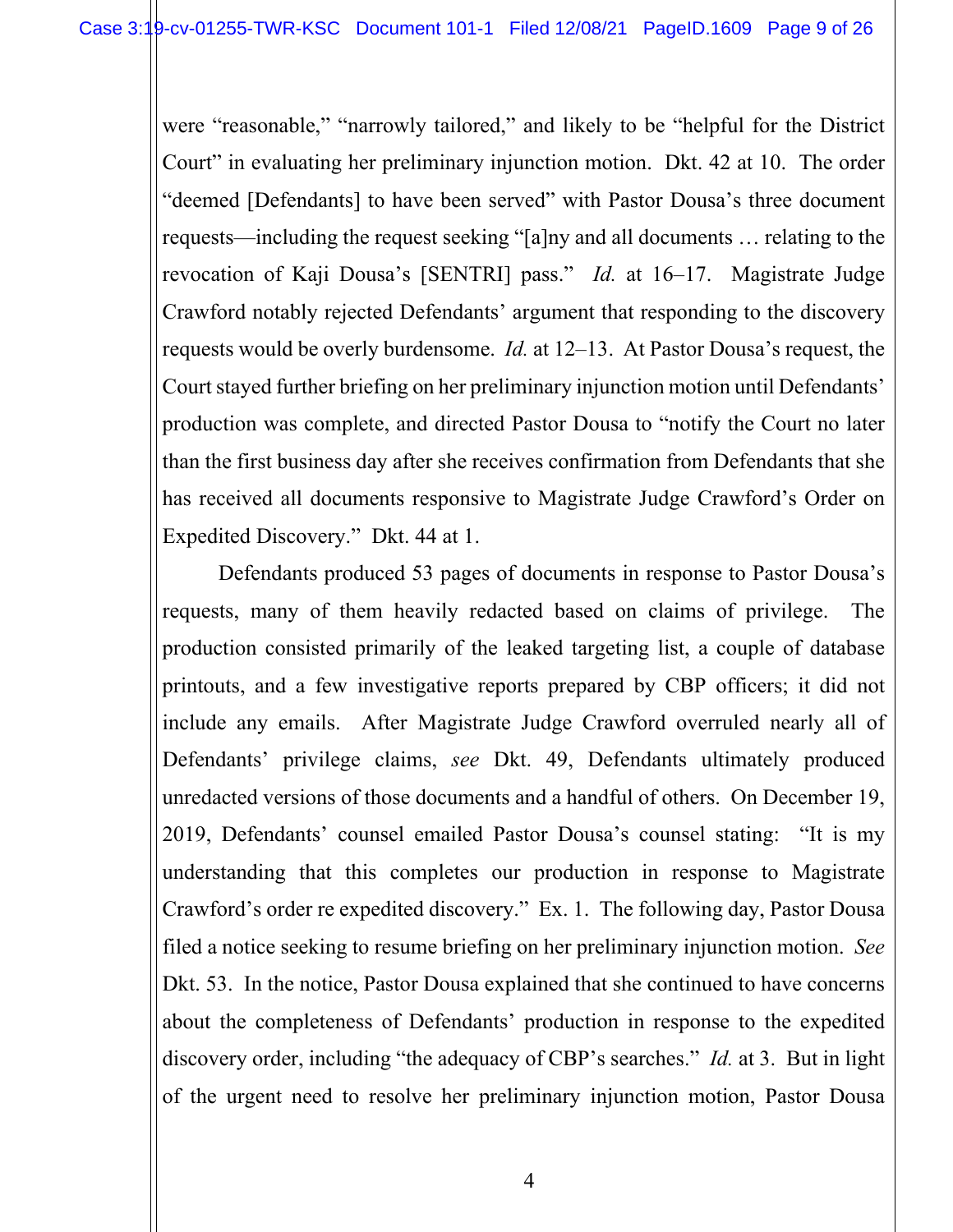agreed to resume briefing based on Defendants' representation that their production was "complete." *Id.*

# <span id="page-9-0"></span>**C. The District Court Denies Pastor Dousa's Motion for a Preliminary Injunction, Relying on the Oliveri Declaration**

In January 2020, this Court issued an order denying Pastor Dousa's motion for a preliminary injunction and largely denying Defendants' motion to dismiss. Dkt. 61 at 21. Although the Court found that "each of Dousa's three substantive claims are plausible," in denying her request for preliminary relief it concluded that Pastor Dousa could not "at this stage, show a likelihood of success on the merits" on her free exercise, RFRA, and First Amendment retaliation claims. *Id.* at 11, 21.

In analyzing each of those claims, the Court relied significantly on the sworn statement in Mr. Oliveri's declaration that Defendants had never revoked or suspended Pastor Dousa's Trusted Traveler status. *See id.* at 15–16, 19. The Court was "clear" that "**if the Government had revoked Dousa's SENTRI card** (and Dousa could show that the revocation was the result of her engaging in protected activity, **the Court would have no problem finding a substantial burden**" under the Free Exercise Clause and RFRA, and thus the required likelihood of success on the merits for a preliminary injunction. *Id.* at 15–16 (emphases added). Similarly, the Court found that "had [Defendants] revoked her SENTRI card," it would have amounted to an "adverse government action that would chill a person of ordinary firmness from engaging in protected activity," demonstrating a likelihood of success on Pastor Dousa's retaliation claim. *Id.* at 19.

#### <span id="page-9-1"></span>**D. After Months of Delay, Defendants Belatedly Produce Documents Indicating that Mr. Oliveri Himself "Revoked" Pastor Dousa's Trusted Traveler Status, Contrary to His Declaration**

After the Court's decision, the parties commenced full discovery. In March 2020, Pastor Dousa served requests for production seeking, among other things, all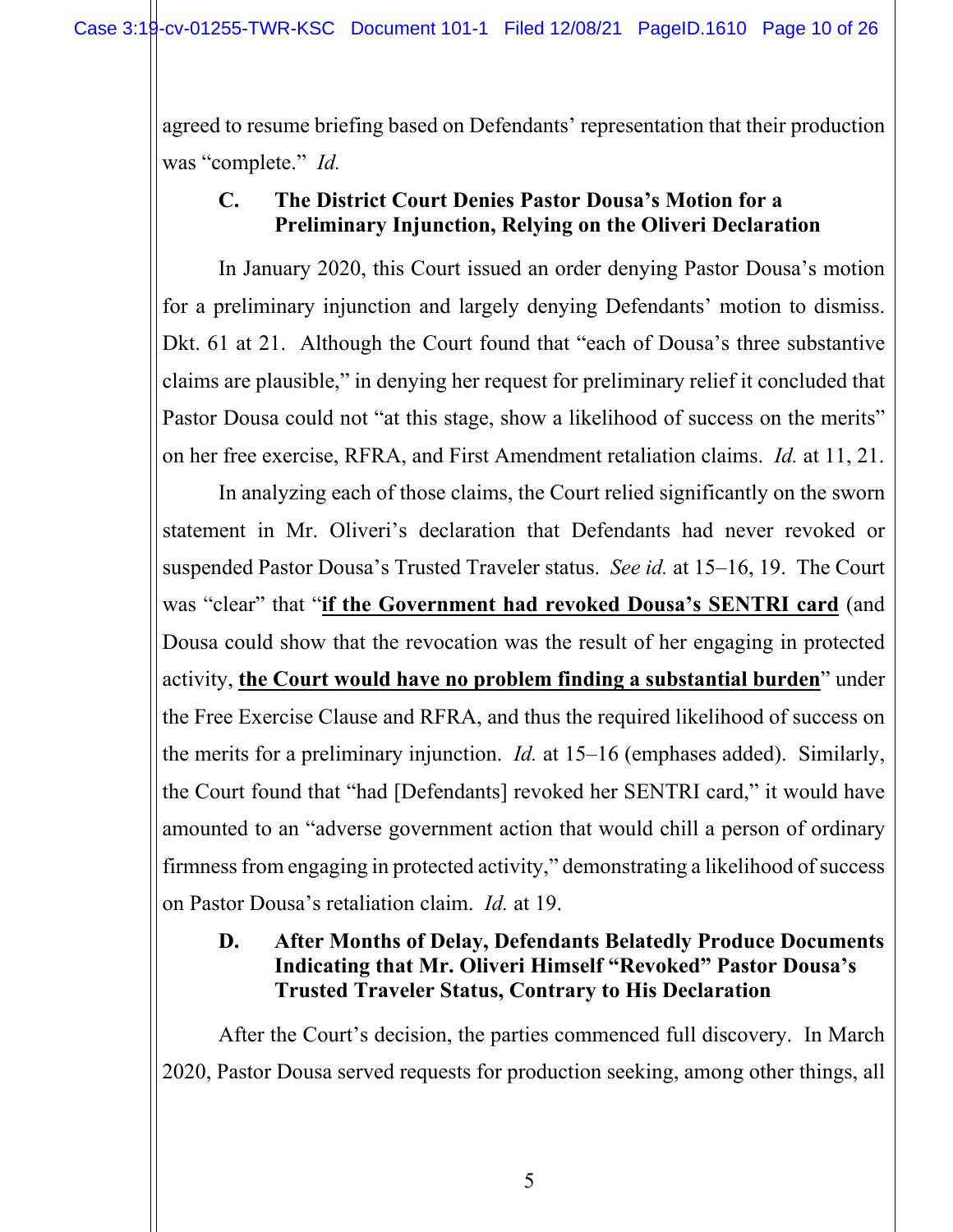documents "relating to Kaji Dousa" and all documents "relating to the actual or potential suspension or cancellation of Kaji Dousa's status or privileges under any DHS Trusted Traveler program." Ex. 2 at 8. Defendants did not produce *any* documents responsive to Pastor Dousa's requests until Magistrate Judge Crawford intervened nine months later. For their part, Defendants served requests for production seeking 46 categories of "documents," including emails. Ex. 3 at 3, 4– 8. Pastor Dousa produced more than a thousand pages of documents, including hundreds of emails, in August 2020.

In January 2021, nearly a full year after the Court relied on the Oliveri declaration to deny Pastor Dousa injunctive relief, Defendants produced documents demonstrating that the Oliveri declaration is, at best, highly misleading. These documents indicate that Pastor Dousa's Trusted Traveler status was in fact "suspended" during the caravan investigation—and worse, that Mr. Oliveri, who stated in a signed declaration to the Court that Pastor Dousa's status had "never been revoked or suspended," was indisputably made aware of the suspension that he later denied. In an email dated December 6, 2018, with the subject line "SENTRI poss caravan organizer," a CBP officer at the Trusted Traveler Enrollment Center, Nicolas Gonzales, copied Mr. Oliveri on an email describing the status of Pastor Dousa's membership in the Trusted Traveler programs, stating: "**Today I suspended her Global access as well.**" Ex. 4 (emphasis added).<sup>[2](#page-10-0)</sup>

This email chain includes Mr. Oliveri, discusses Pastor Dousa by name, and specifically references both SENTRI and the Trusted Traveler program ("TTP"). *Id.* And the email from Mr. Gonzales clearly states, contrary to Mr. Oliveri's declaration, that Pastor Dousa's Trusted Traveler status was in fact suspended. Had Mr. Oliveri conducted *any* search for relevant documents before submitting his

<span id="page-10-0"></span> $2$  The government has agreed that the redacted versions of these emails may be filed publicly.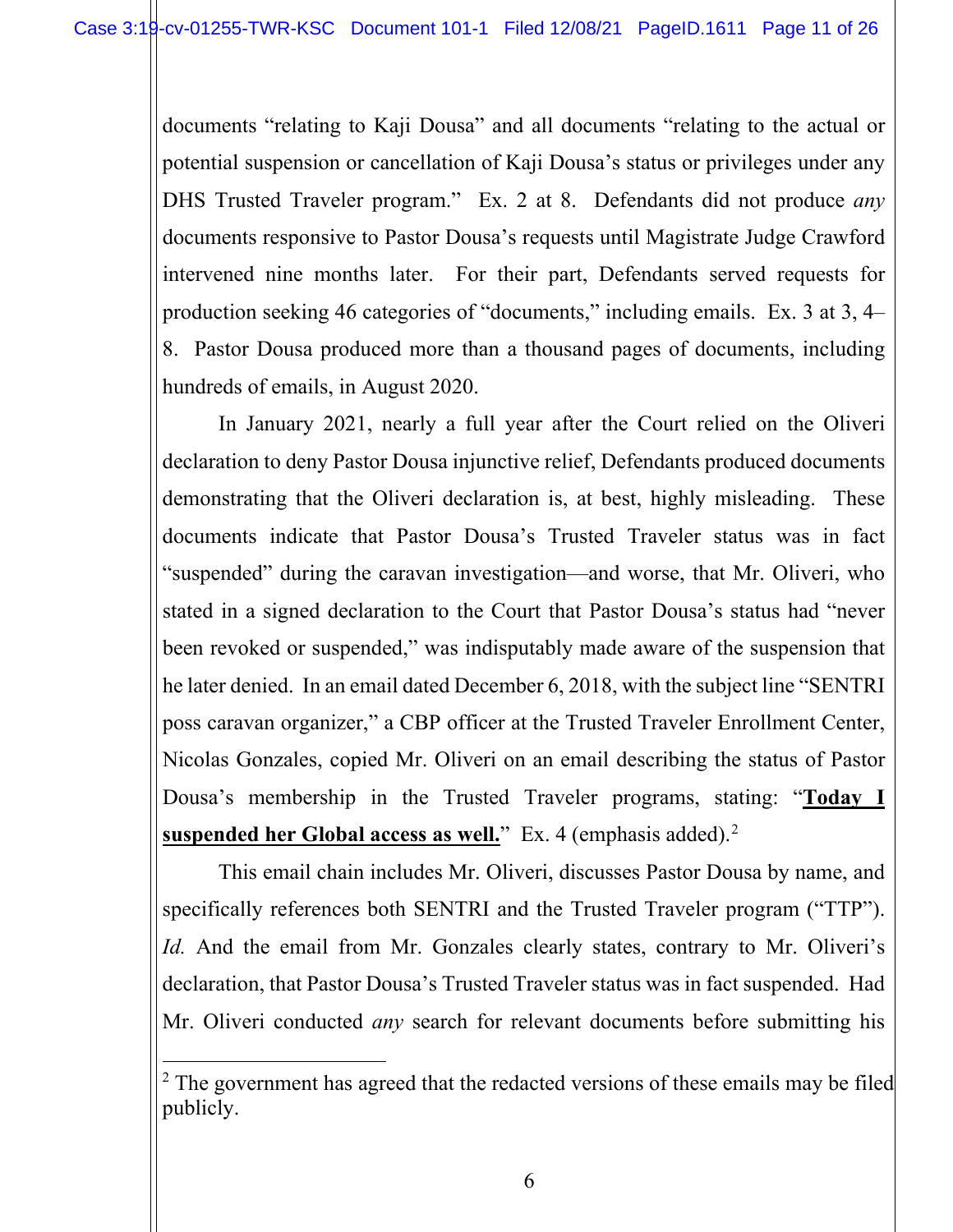declaration, he unquestionably would have found this email chain. Defendants, however, inexplicably failed to produce these emails during expedited discovery at the preliminary injunction phase, despite Magistrate Judge Crawford's October 4, 2019 order.

In April 2021, Defendants produced yet another document directly refuting the Oliveri declaration—this one authored by Mr. Oliveri himself. In an email dated December 13, 2018, a key participant in the caravan investigation, CBP's Miguel Haro, forwarded allegations about Pastor Dousa to Mr. Oliveri and wrote, "Can you forward to Nico [Gonzales]? Maybe see what you and him think of this for this TTP participant." Ex. 5. Mr. Oliveri responded later the same day, stating: "**We revoked her.**" *Id.* (emphasis added). In other words, despite attesting in a sworn declaration to this Court that Pastor Dousa's Trusted Traveler status had "never been revoked or suspended," Mr. Oliveri himself wrote in an email to a CBP coworker, just eight months before signing his declaration, that he had personally participated in revoking her Trusted Traveler status.

Again, this email chain includes Mr. Oliveri, discusses Pastor Dousa by name, and specifically references the Trusted Traveler program. Any reasonable search would have uncovered the emails. But again, Defendants failed to produce these indisputably responsive emails during expedited discovery earlier in the case.

# **E. Oliveri Admits at Deposition That His Declaration Is Inaccurate**

<span id="page-11-0"></span>Mr. Oliveri's deposition testimony repeatedly confirmed what these documents irrefutably show: Notwithstanding the emails and targeting list clearly indicating the contrary—including emails Mr. Oliveri wrote and received—Mr. Oliveri's sworn declaration improperly asserted that Pastor Dousa's Trusted Traveler status was never suspended or revoked. *See, e.g.*, Ex. 6 at 110–11, 114, 122–23, 165, 246–47. Mr. Oliveri testified that at the instruction of Defendants'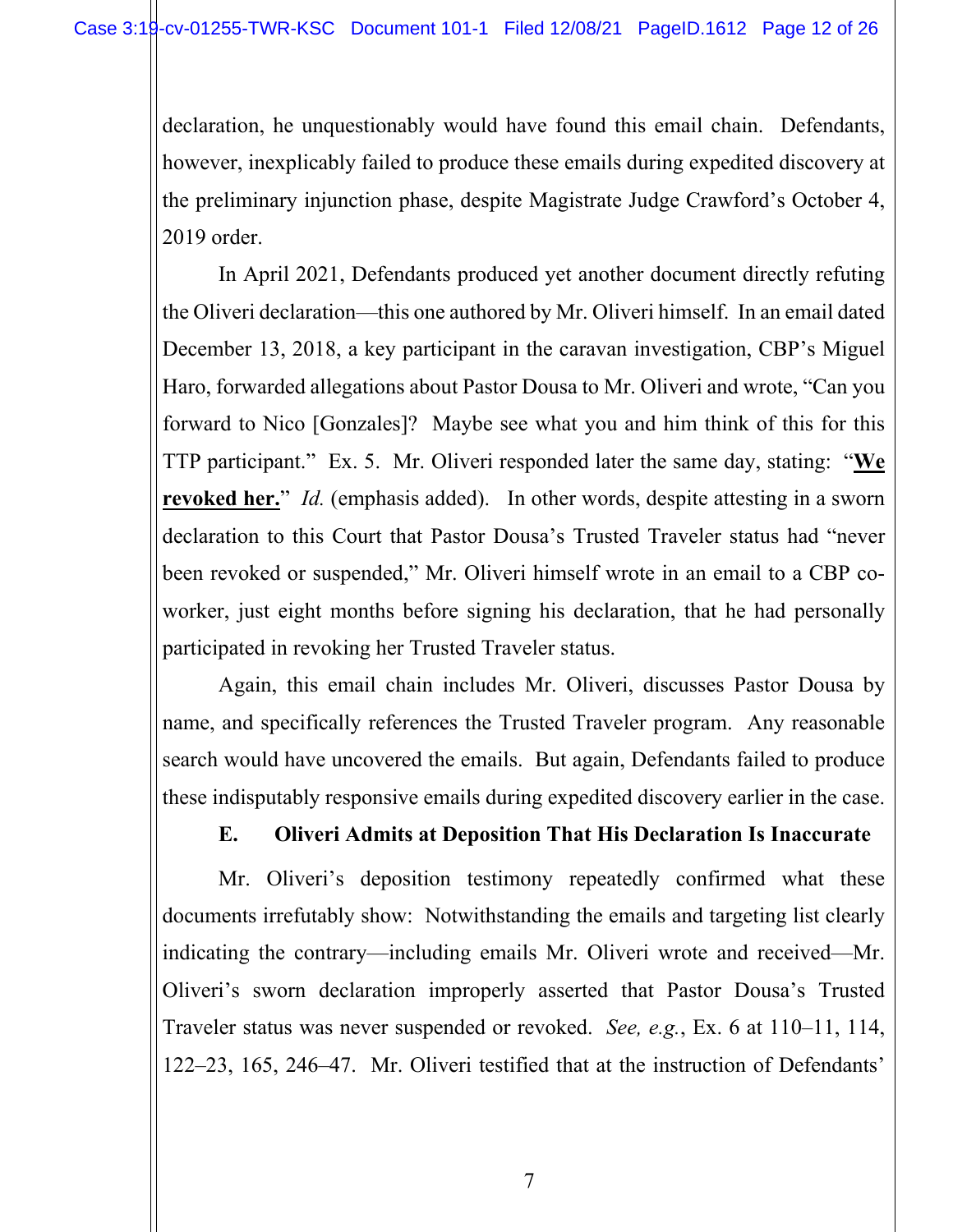counsel, he looked only to two government databases to pull records on Pastor Dousa in connection with the preparation of his declaration. *See id.* at 97–99, 116– 17, 173. That is, Mr. Oliveri conducted no other search for documents or records related to the revocation of Pastor Dousa's Trusted Traveler status—not even a simple search for Pastor Dousa's name in his own email account.

The on-the-record statements of Mr. Oliveri and Defendants' counsel at the deposition further call into question the declaration. *See id.* at 73–80. Mr. Oliveri testified that he personally entered a notation about Pastor Dousa's Trusted Traveler status in the Global Enrollment System ("GES")—one of the two databases from which he drew records for the declaration—and that he "of course" would have included mention of this GES notation in his declaration had he entered the notation before the date of the declaration. *Id.* at 73–74; *see also id.* at 71–74, 77, 79, 207– 09, 218, 221, 242–44. Yet Mr. Oliveri made this notation on July 25, 2019, *id.* at 242; Dkt. 55-13 at 48, three weeks before signing the declaration, which makes no mention of the GES notation he had added. Ex. 6 at 54. At no point since Mr. Oliveri's deposition have Defendants sought to correct his declaration.

#### <span id="page-12-0"></span>**F. The Office of Inspector General Finds That Mr. Oliveri Was a Key Figure in the Operation Secure Line Targeting List**

In the months after Mr. Oliveri's deposition, Pastor Dousa's counsel obtained additional information confirming his key role in the events giving rise to this case, and further reason to doubt that the representations Defendants made to the Court in opposing Pastor Dousa's preliminary injunction were accurate. Before Pastor Dousa filed her preliminary injunction motion, DHS's Office of Inspector General ("OIG") had opened an investigation into Operation Secure Line. *See* Letter from Jennifer L. Costello, Acting Inspector General, to Sen. Tom Udall (July 15, 2019) (stating that "a multidisciplinary team of [OIG] criminal investigators, program analysts, and attorneys is conducting an investigation of this list and related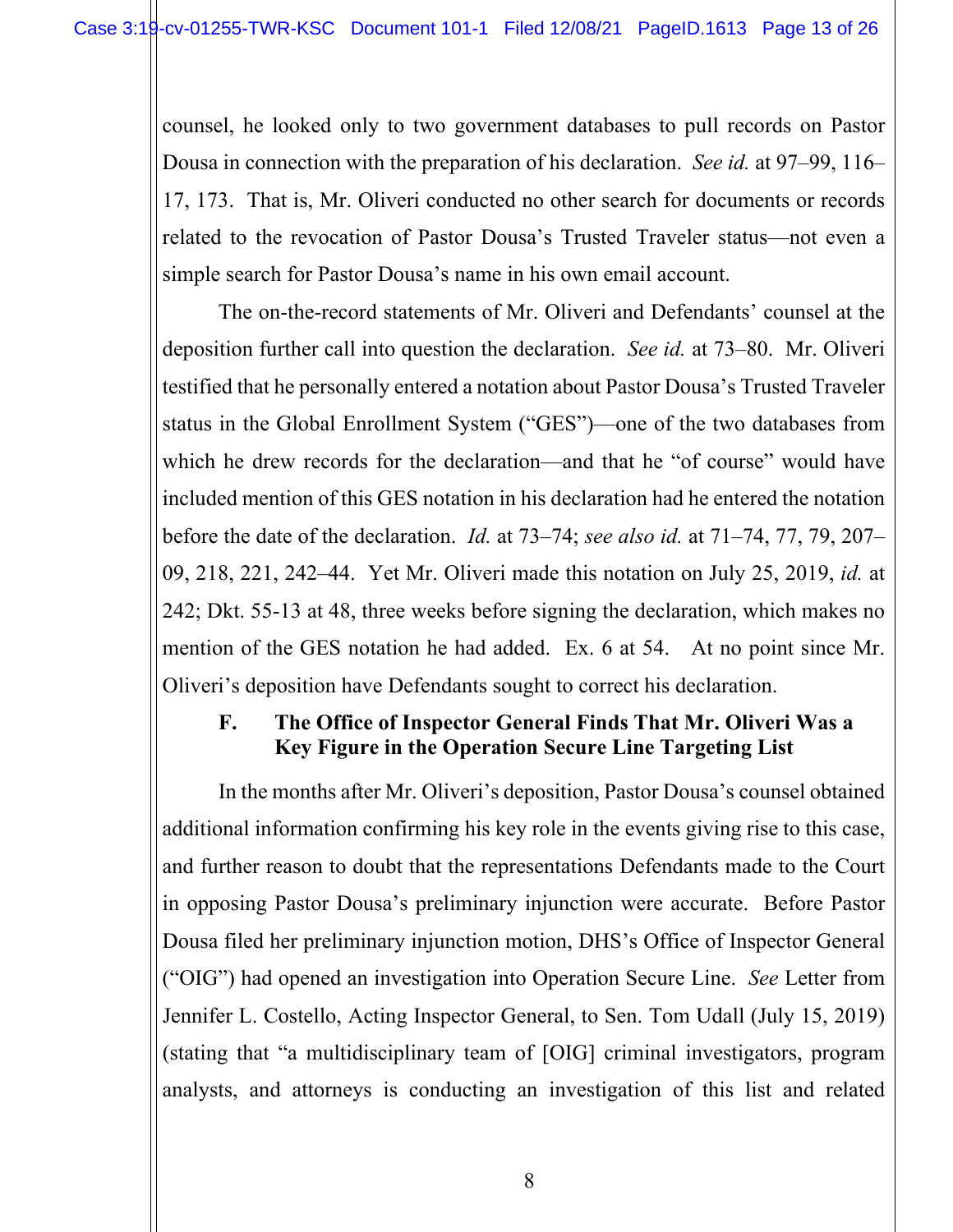issues").<sup>[3](#page-13-0)</sup> In September 2021, OIG published a report detailing the findings of its investigation. *See* Office of Inspector General, OIG-21-62, *CBP Targeted Americans Associated with the 2018-2019 Migrant Caravan* (Sept. 20, 2021) [hereinafter OIG Report].

A key section of the report addresses OIG's finding that "CBP inappropriately asked Mexico to deny entry to at least 14 U.S. citizens affiliated with the migrant caravan." *Id.* at 16–20. The report explains that in December 2018, a CBP official in San Diego's Foreign Operations Branch (identified in the report only as FOB Official 1) "emailed an unencrypted list of 24 migrant caravan 'organizers/instigators,' including 14 Americans, to a Mexican immigration official." *Id.* at 17. The email "explicitly requested that Mexico prevent the individuals from entering Mexico and instead return them to the United States." *Id.* Discovery in this case has revealed that FOB Official 1 is, in fact, Mr. Oliveri, and that Pastor Dousa is one of the U.S. citizens listed in his email to the Mexican government. *See* Ex. 7; Ex. 6 at 136–51.

The OIG report unequivocally concludes that Mr. Oliveri's email was "inappropriate[]" and unfounded: "CBP could not articulate any genuine basis for sending this request and in fact later admitted that the reasons provided to Mexico were not true." OIG Report at 16; *see also id.* at 17 (noting that other CBP officials told OIG that "the request was neither typical nor appropriate"). As support for that conclusion, the report explains that during his interview with OIG, Mr. Oliveri "could not identify any specific concerns" about the individuals listed in his email and "did not think they were involved in illegal activity." *Id.* at 18. Although his email told the Mexican government that the listed individuals likely "lack[ed] the proper documentation to be in Mexico," Mr. Oliveri admitted to OIG that CBP had

<span id="page-13-0"></span><sup>&</sup>lt;sup>3</sup> https://drive.google.com/file/d/1oY8q3RtC4DxvvtBkW\_UMyF1J6qJa49O2/view.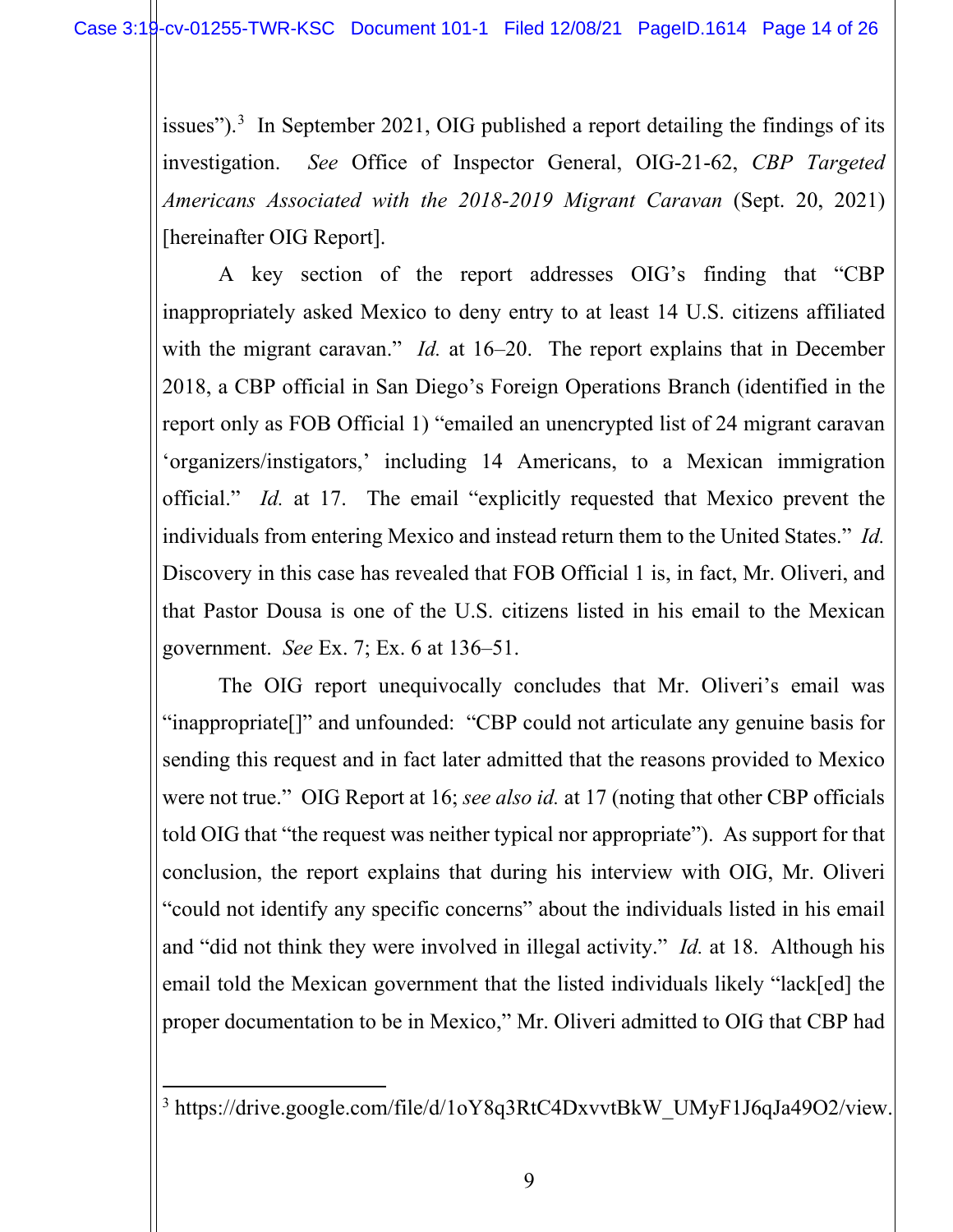"no knowledge of whether they did or didn't have documentation" when he sent the email. *Id.* at 17, 19. And although Mr. Oliveri's email told the Mexican government that CBP "wishe[d] to interview" the listed individuals, OIG concluded that that statement "also does not seem to be supported by the facts." *Id.* at 19.

Mr. Oliveri's deposition testimony confirms the groundless nature of his unprecedented and profoundly improper communication directing a foreign government to take adverse action against named U.S. citizens, including Pastor Dousa, on false pretenses. Ex. 6 at 136–51. Mr. Oliveri failed to identify any basis for his claim to the Mexican government that the listed individuals likely lacked the adequate documentation to be in Mexico. *Id.* at 140–42, 146. Nor could he identify who compiled the list of individuals and when, or why any of those individuals were named to the list. *Id.* at 148. Mr. Oliveri testified that he transmitted an unencrypted list of the names, birthdates, and nationalities of 24 "organizers/instigators" with a baseless request despite knowing that "it wasn't going to go anywhere" and "[t]he Mexican government wasn't going to take action on this." *Id.* at 141–45, 150.

The OIG report confirms the key role that Mr. Oliveri played in the events giving rise to this case. Not only did Mr. Oliveri state that he and his CBP coworkers "revoked" Pastor Dousa's Trusted Traveler status; he also improperly asked the Mexican government to deny her admission based on representations he has since admitted were false. Mr. Oliveri's conduct was sufficiently serious that it prompted extended criticism from OIG and a commitment from CBP to change its policies on sharing information about U.S. citizens with foreign governments. OIG Report at 38. In light of this background, Defendants cannot credibly contend that Mr. Oliveri had a limited role in Operation Secure Line or that there is any excuse for his failure to conduct a basic review of his emails before he signed a declaration about Pastor Dousa and Defendants' treatment of her under penalty of perjury.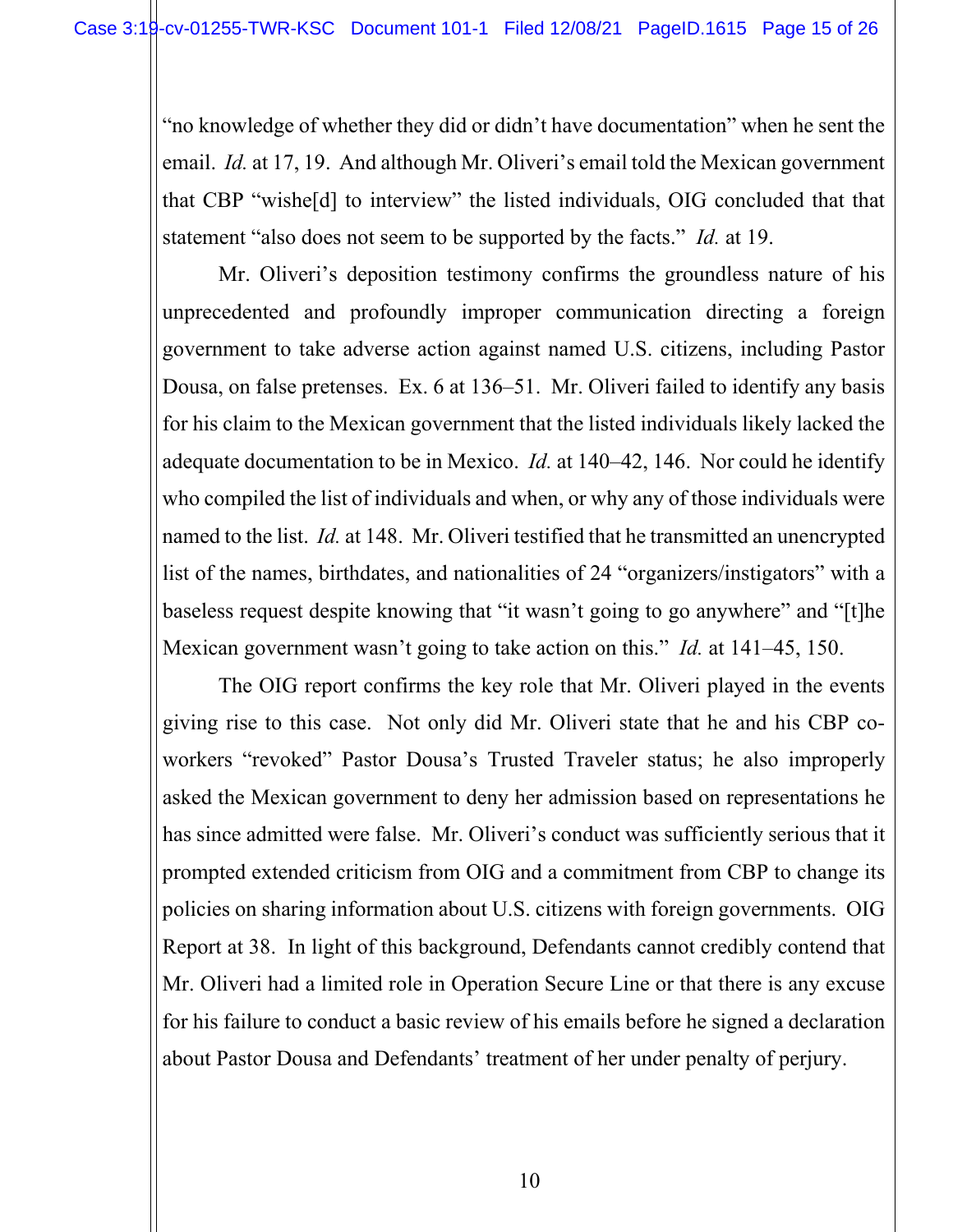#### **LEGAL ARGUMENT**

<span id="page-15-0"></span>There are at least three bases for imposing sanctions here: (1) Defendants' false certification that their production of documents in response to the Court's order granting expedited discovery relevant to Pastor Dousa's preliminary injunction motion was complete; (2) Defendants' failure to comply with that discovery order; and (3) Defendants' submission of a false and misleading declaration in opposition to expedited discovery and again in opposition to Pastor's Dousa's preliminary injunction motion and in support of their motion to dismiss.

#### <span id="page-15-1"></span>**I. The Court Has Multiple Sources of Authority to Impose Sanctions**

<span id="page-15-5"></span><span id="page-15-4"></span>If a party or witness fails to comply with basic obligations, the Court may issue sanctions under several sources of authority. First, the Federal Rules of Civil Procedure authorize sanctions in connection with discovery misconduct. Two provisions are relevant here. Rule  $26(g)(3)$  requires a court to impose sanctions against attorneys who improperly certify that discovery responses or objections are consistent with the rules. *See* Fed. R. Civ. P.  $26(g)(1)(B)(i)$ –(iii). And Rule 37(b)(2) authorizes a wide range of sanctions against a party that fails to comply with a discovery order. These include but are not limited to: directing that the matters embraced in the discovery order be taken as established, prohibiting the disobedient party from supporting or opposing designated claims or defenses, striking pleadings, rendering a default judgment, or treating as contempt of court the failure to obey the order. Fed. R. Civ. P. 37(b)(2)(A)(i)–(vii); *see also Consumer Fin. Prot. Bureau v. Morgan Drexen, Inc.*, 101 F. Supp. 3d 856, 868–69 (C.D. Cal. 2015).

<span id="page-15-3"></span><span id="page-15-2"></span>Second, the Court has inherent authority "to fashion … appropriate sanction[s] for conduct which abuses the judicial process"—particularly when "a party has acted in bad faith, vexatiously, wantonly, or for oppressive reasons." *Chambers v. NASCO, Inc.*, 501 U.S. 32, 44–46 (1991) (citations and internal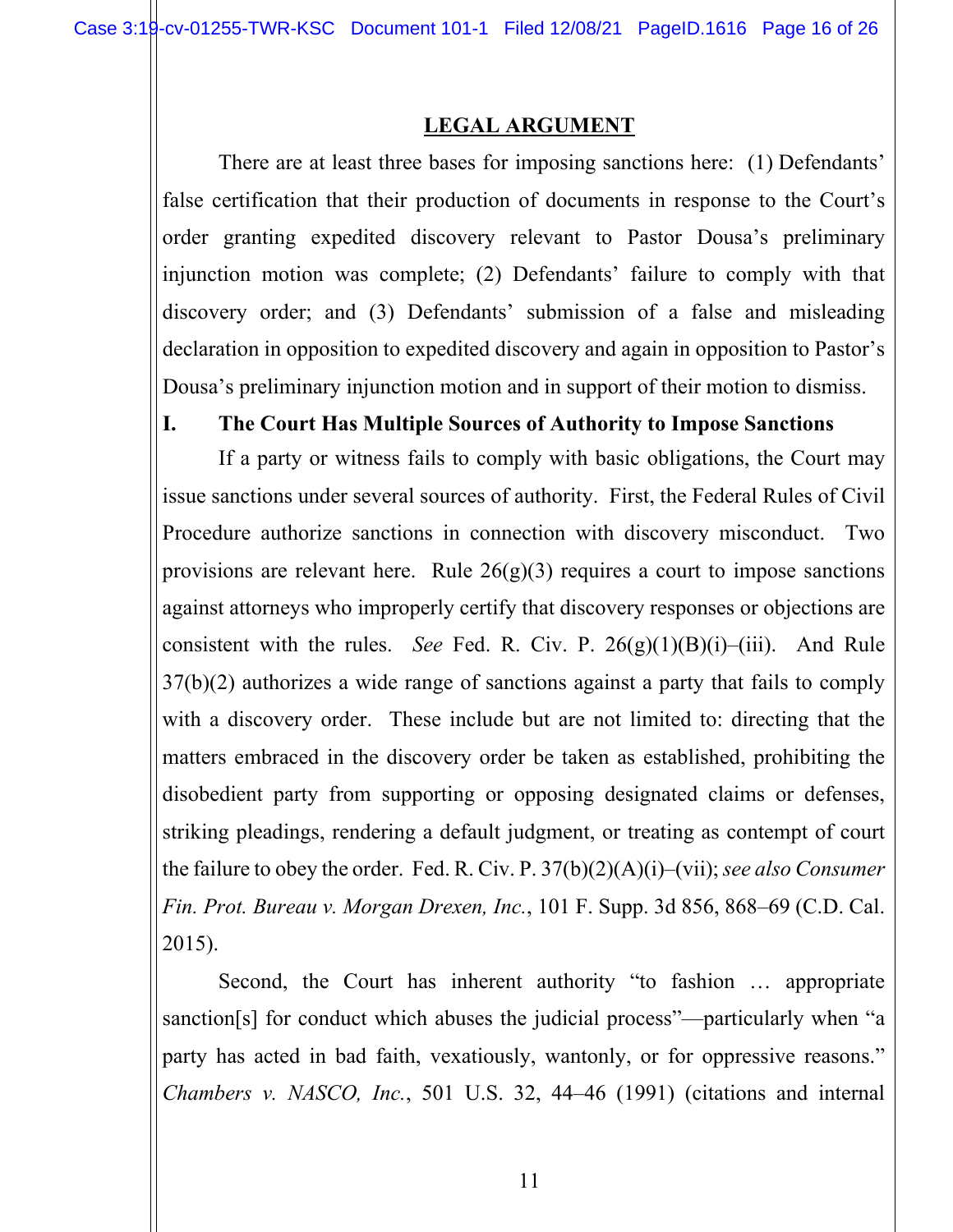<span id="page-16-4"></span>quotation marks omitted); *see also Goodyear Tire & Rubber Co. v. Haeger*, 137 S. Ct. 1178, 1186 (2017) ("Federal courts possess certain 'inherent powers,' not conferred by rule or statute, to manage their own affairs so as to achieve the orderly and expeditious disposition of cases." (citations and internal quotation marks omitted)). District courts in this Circuit have inherent power to sanction parties and attorneys for "willful violation[s] of a court order" or bad-faith litigation conduct. *Evon v. Law Offices of Sidney Mickell*, 688 F.3d 1015, 1035 (9th Cir. 2012). A court's inherent powers include the power to sanction discovery misconduct. *Smith v. Simmons*, No. 05-01187, 2009 WL 1312930, at \*3 (E.D. Cal. May 12, 2009).

# <span id="page-16-3"></span><span id="page-16-0"></span>**II. The Court Should Impose Appropriate Sanctions for Defendants' Misconduct Under Rules 26(g)(3) and 37**

# <span id="page-16-9"></span><span id="page-16-8"></span><span id="page-16-7"></span><span id="page-16-2"></span><span id="page-16-1"></span>**A. Defendants violated their discovery obligations under Rule 26(g)(3)**

<span id="page-16-6"></span><span id="page-16-5"></span>Under Fed. R. Civ. P.  $26(g)(3)$ , "a party or attorney who signs a discovery response that is incomplete or incorrect as of the time it is made, may be sanctioned unless the signer acted with substantial justification." *Est. of Nunez by & Through Nunez v. Corr. Physicians Med. Grp., Inc*., No. 16-1412, 2019 WL 1024397, at \*1 (S.D. Cal. Mar. 4, 2019). "Substantial justification" is found where there is, for example, "a genuine dispute about compliance with a discovery request or a breakdown in the attorney-client relationship that prevents counsel from fulfilling their obligations." *Optronic Techs., Inc. v. Ningbo Sunny Elec. Co*., No. 16-06370, 2020 WL 2838806, at \*6 (N.D. Cal. June 1, 2020). Under the Federal Rules, counsel's signature is treated as a certification that, "to the best of [counsel's] knowledge, information, and belief formed after a reasonable inquiry," the discovery response is "complete and correct as of the time it is made." Fed. R. Civ. P.  $26(g)(1)(A)$ . Whether an attorney's inquiry is reasonable "is measured by an objective standard and does not require a showing of bad faith." *Handloser v. HCL*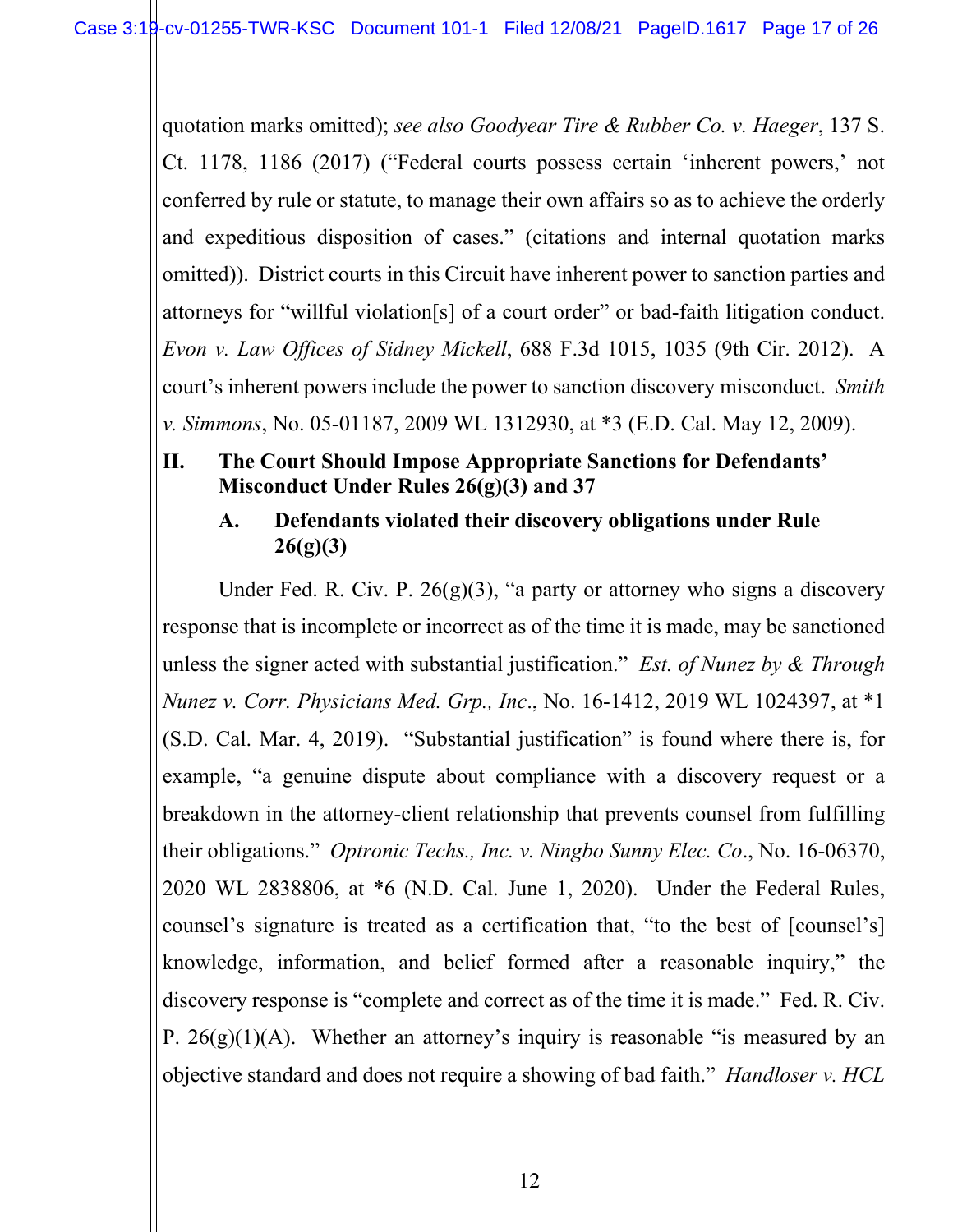*Am., Inc.*, No. 19-01242, 2020 WL 4923971, at \*4 (N.D. Cal. Aug. 21, 2020). "If a certification violates this rule without substantial justification, the court … must impose an appropriate sanction on the signer." Fed. R. Civ. P.  $26(g)(3)$ .

<span id="page-17-0"></span>In addition to the implicit certification of completeness reflected in every discovery response, Defendants' counsel expressly represented that Defendants' production of documents in response to the Court's order granting expedited discovery was "complete[]." *Supra* p. 5. In light of the facts set forth above, however, Defendants' counsel could not plausibly have undertaken a "reasonable inquiry" into whether their production was actually complete. The emails that Defendants failed to produce at that time both mentioned Pastor Dousa by name and referenced the two principal Trusted Traveler programs (SENTRI and Global Entry) at the center of this litigation. They were obviously responsive to Pastor Dousa's requests and highly relevant to her preliminary injunction motion.

It appears that Defendants failed to produce these documents because they did not conduct *any* searches for emails at all. That is inexcusable; Defendants had resisted expedited discovery by claiming it would impose "a colossal burden" to require them to search all of the "different components contained within [DHS]" for responsive documents. *See supra* p. 4. Magistrate Judge Crawford rejected that argument, yet Defendants appear to have decided unilaterally that email searches were still too much to ask. And they did so even though they plainly expected Pastor Dousa to search her emails when they served 46 document requests. *See supra* p. 7. Should the Court have questions about the reasonableness of Defendants' counsel's investigation, Pastor Dousa respectfully submits that the Court issue an order to show cause why sanctions should not be imposed under these circumstances.

In any event, it bears repeating that *Defendants' own declarant*, Mr. Oliveri, either authored or received the relevant emails. Even if Defendants could somehow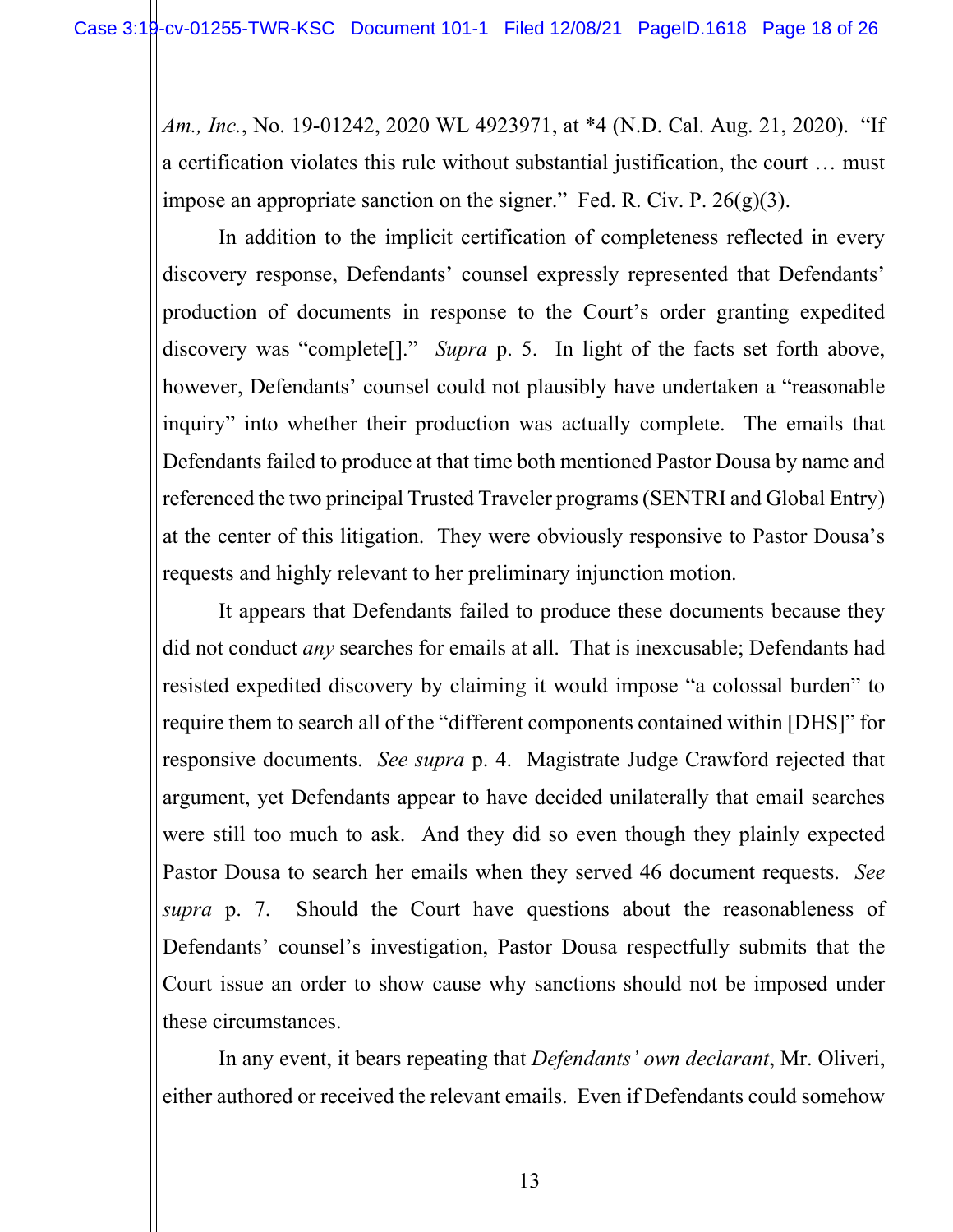justify not searching *all* relevant custodians at that time, they *at least* had to determine whether Mr. Oliveri—who they put forward as definitively addressing Pastor Dousa's Trusted Traveler status—possessed any responsive documents. Had they made any attempt to do so, the emails at issue would have been found. And disclosure of those emails at the preliminary injunction stage could have changed the course of these proceedings; as noted, the Court relied significantly on Mr. Oliveri's declaration in denying Pastor Dousa a preliminary injunction.

<span id="page-18-4"></span><span id="page-18-3"></span><span id="page-18-2"></span><span id="page-18-1"></span><span id="page-18-0"></span>Rule  $26(g)(3)$  allows for "appropriate" sanctions in response to an improper certification. The sanctions "may include an order to pay the reasonable expenses, including attorney's fees, caused by this violation." Fed. R. Civ. P.  $26(g)(3)$ . Where defendants have failed to provide adequate certification and complete discovery, courts have ordered that they re-check their records for responsive information. *Perkins v. City of Modesto*, No. 19-00126, 2020 WL 1333109, at \*6 (E.D. Cal. Mar. 23, 2020). Courts have also consistently awarded attorney's fees to cover the cost of the additional litigation caused by discovery misconduct. *See, e.g.*, *Optronic Techs., Inc. v. Ningbo Sunny Elec. Co.*, No. 16-06370, 2020 WL 2838806, at \*7 (N.D. Cal. June 1, 2020) (awarding attorney's fees where attorneys did not show substantial justification for failing to conduct a reasonable inquiry into whether their clients had appropriately responded to document requests); *R & R Sails Inc. v. Ins. Co. of State of PA*, 251 F.R.D. 520, 525 (S.D. Cal. 2008) (awarding attorney's fees and costs where the court determined that defendant had made no reasonable inquiry into whether defendant's client possessed an electronically stored claim log); *Play Visions, Inc. v. Dollar Tree Stores, Inc.*, No. 09-1769, 2011 WL 2292326, at \*6–7 (W.D. Wash. June 8, 2011) (awarding attorney's fees where a party failed to make full and complete disclosures, made inadequate and delayed responses to requests for production, and provided false certification). Further, where the discovery violations cause parties to prepare for additional litigation—beyond drafting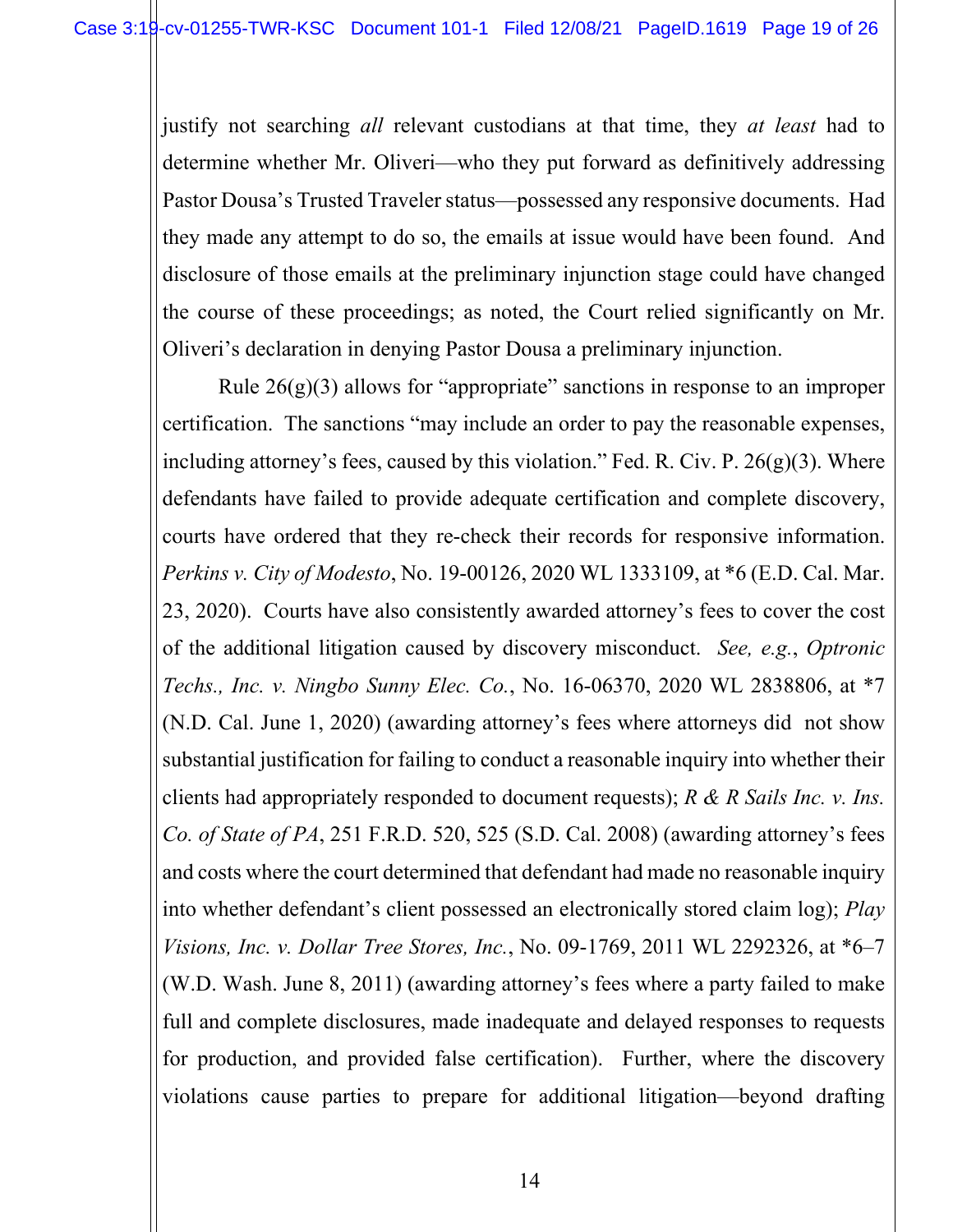<span id="page-19-2"></span>sanctions motions—courts have ordered litigants to pay attorney's fees for this supplemental work. *See, e.g.*, *Silva v. TEKsystems, Inc.,* No. 12-CV-05347, 2013 WL 3939500, at  $*3-4$  (N.D. Cal. July 25, 2013) (ordering plaintiffs to pay defense counsel's fees for preparing witnesses for depositions that would have been unnecessary had plaintiff complied with his discovery obligations).

Pastor Dousa respectfully requests that the Court order Defendants to pay the attorney's fees and costs that arose from their discovery misconduct.

# <span id="page-19-4"></span><span id="page-19-0"></span>**B. Defendants further violated their discovery obligations under Rule 37**

Rule 37(b) provides for sanctions based on a party's failure to obey a discovery order. Rule 37 provides a list of sanctions available in these circumstances, including that the court "direct[] that the matters embraced in the order or other designated facts be taken as established for purposes of the action, as the prevailing party claims." Fed. R. Civ. P.  $37(b)(2)(A)(i)$ . "Instead of or in addition to" these sanctions, "the court *must* order the disobedient party, the attorney advising that party, or both to pay the reasonable expenses, including attorney's fees, caused by the failure, unless the failure was substantially justified or other circumstances make an award of expenses unjust." Fed R. Civ. P. 37(b)(2)(C) (emphasis added).

<span id="page-19-5"></span><span id="page-19-3"></span><span id="page-19-1"></span>The Ninth Circuit has recognized two key principles guiding sanctions under Rule 37(b)(2): "First, any sanction must be 'just'; second, the sanction must be specifically related to the particular 'claim' which was at issue in the order to provide discovery." *Guifu Li v. A Perfect Day Franchise, Inc.*, 281 F.R.D. 373, 393 (N.D. Cal. 2012). To determine if taking certain facts as established is an appropriate sanction, courts consider: "(1) culpability (including willfulness and bad faith, and whether client was responsible or solely the attorney); (2) prejudice; and (3) whether lesser sanctions would have been effective." *Tourgeman v. Collins*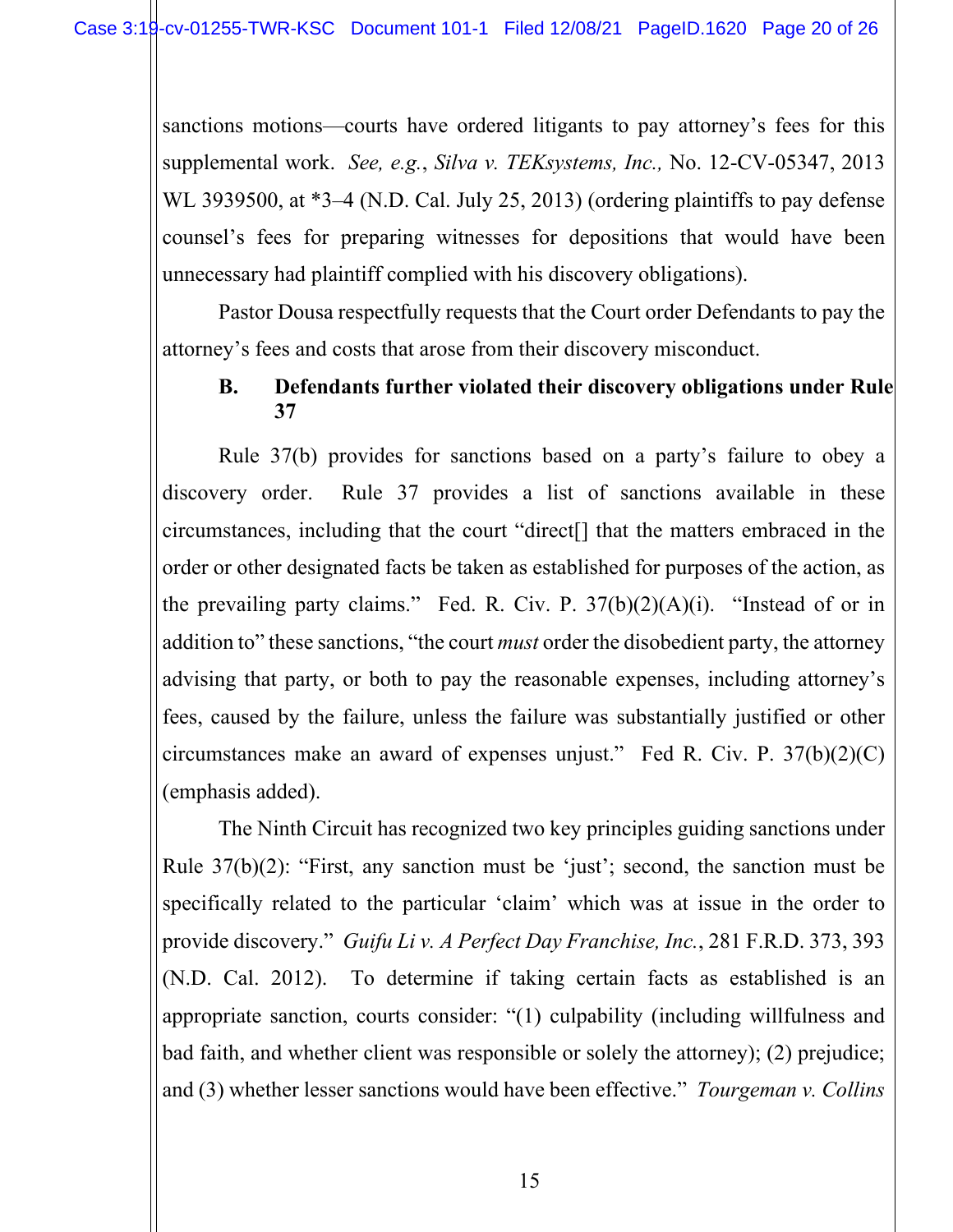<span id="page-20-2"></span>*Fin. Servs., Inc.*, No. 08-1392, 2012 WL 28289, at \*2 (S.D. Cal. Jan. 5, 2012). However, "[w]illfulness is not required to impose a Rule 37(b)(2)(A)(i) sanction unless the sanction amounts to dismissal or default judgment." *Id.*

Defendants clearly violated the Court's order compelling expedited discovery in connection with Pastor Dousa's preliminary injunction motion. In particular, Defendants failed to produce multiple emails stating that CBP officials had "suspended" and "revoked" Pastor Dousa's Trusted Traveler status. *See supra*  pp. 6–8. Those emails were both directly responsive to Pastor Dousa's document requests and highly relevant to the Court's resolution of her preliminary injunction motion. Indeed, the emails at issue flatly contradict Mr. Oliveri's declaration, on which the Court relied significantly in denying injunctive relief. Accordingly, sanctions are warranted under Rule 37 for Defendants' failure to comply with a discovery order. *See* Fed. R. Civ. P. 37(b)(2); *see also Pumphrey v. K.W. Thompson Tool Company*, 62 F.3d 1128, 1132 (9th Cir. 1995) (sanctions warranted based on a party's "use of misleading, inaccurate, and incomplete responses to discovery requests" and "failure to correct the false impressions created").

<span id="page-20-1"></span><span id="page-20-0"></span>Consistent with Rule 37, Pastor Dousa submits that appropriate sanctions could include an order directing that certain "facts be taken as established for purposes of the action." Fed. R. Civ. P.  $37(b)(2)(A)(i)$ . Specifically, it should be considered "established" that CBP suspended or revoked Pastor Dousa's Trusted Traveler in late 2018, regardless of whether it is reflected in CBP databases. In addition, the Court should "strik[e]" the Oliveri declaration in its entirety, *see* Fed. R. Civ. P.  $37(b)(2)(A)(iii)$ , and "prohibit[]" the government from introducing any other evidence relating to the revocation of Pastor Dousa's Trusted Traveler status or using such evidence to support its defense, *see* Fed. R. Civ. P. 37(b)(2)(A)(ii). Short of a default judgment against the government, *see* Fed. R. Civ. P.  $37(b)(2)(A)(vi)$ , these are the only sanctions that can fully account for the harm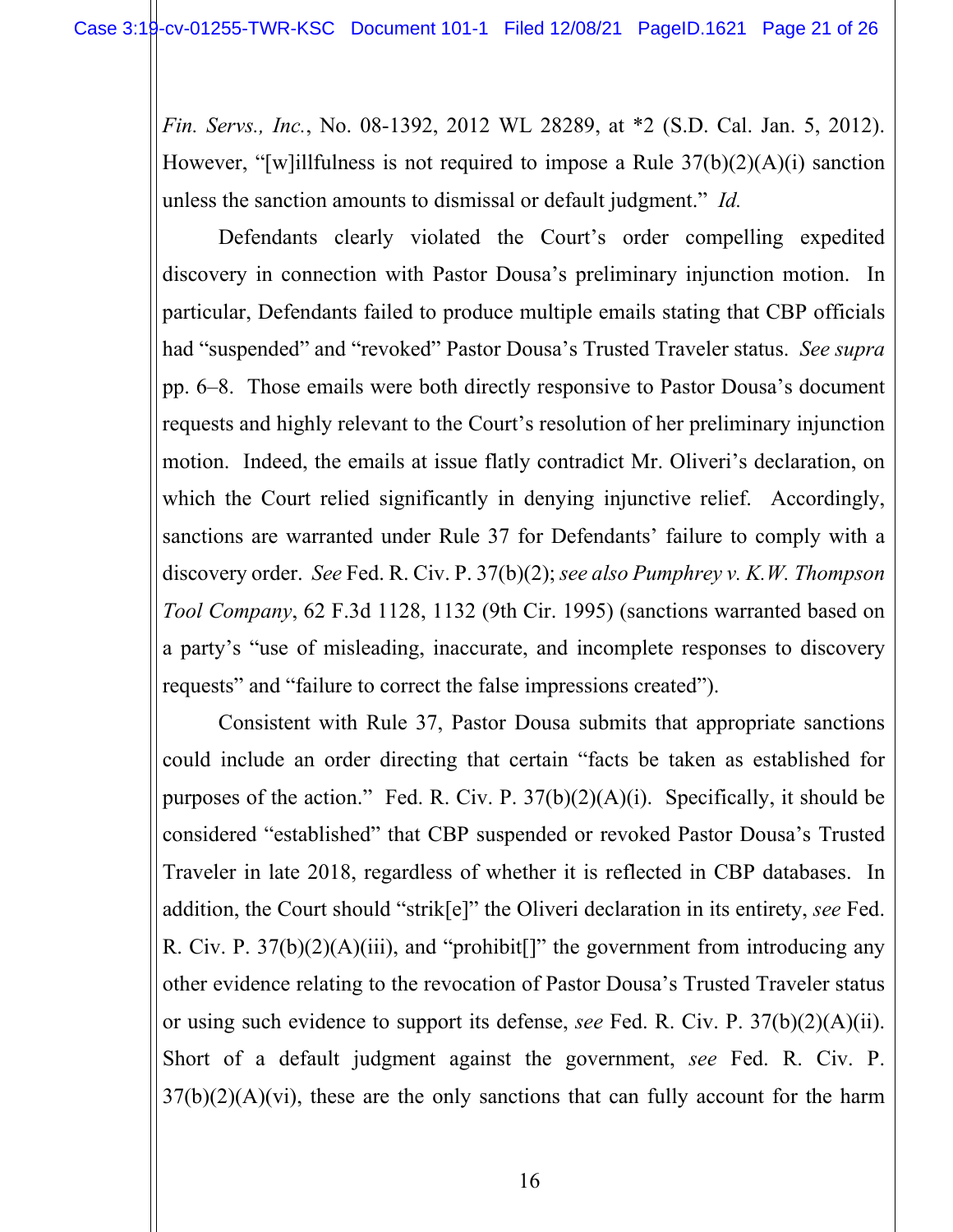<span id="page-21-5"></span><span id="page-21-1"></span>caused by Defendants' violation. *See Guifu Li*, 281 F.R.D. at 393 (ordering that alter ego liability be deemed established for trial where defendants failed to produce evidence to the contrary); *Carson Cheng v. AIM Sports, Inc*., No. 10-3814, 2011 WL 13175663, at \*11–12 (C.D. Cal. Aug. 23, 2011) (ordering evidentiary sanctions preventing Defendants from introducing testimony or evidence contradicting Plaintiff's technical and damages experts after finding the Defendants possessed but did not produce responsive documents).

#### <span id="page-21-0"></span>**III. The Court Should Impose Appropriate Sanctions for Defendants' Misconduct Under Its Inherent Authority**

<span id="page-21-3"></span><span id="page-21-2"></span>In addition to its authority under the Federal Rules, the Court also has inherent power to impose sanctions, including "the ability to fashion an appropriate sanction for conduct with abuses the judicial process." *Est. of Nunez by & Through Nunez v. Corr. Physicians Med. Grp., Inc.*, No. 16-1412, 2019 WL 1024397, at \*1 (S.D. Cal. Mar. 4, 2019), *quoting Chambers*, 501 U.S. at 44–45. This includes punishing discovery misconduct. *Smith v. Simmons*, No. 05-01187, 2009 WL 1312930, at \*3 (E.D. Cal. May 12, 2009) ("Even without a prior discovery order, discovery misconduct may be punished under the Court's 'inherent powers' to manage its affairs.").

<span id="page-21-6"></span><span id="page-21-4"></span>To impose sanctions under the Court's inherent authority, the Court must find either a "willful violation of a court order" or bad-faith litigation conduct. *Evon v. Law Offices of Sidney Mickell*, 688 F.3d 1015, 1035 (9th Cir. 2012). "[A] 'willful' violation of a court order does not require proof of mental intent such as bad faith or an improper motive, but rather, it is enough that a party acted deliberately." *Id.*

<span id="page-21-7"></span>Importantly, the Ninth Circuit has made clear that "[t]he effectiveness of and need for harsh measures is particularly evident when," as here, "the disobedient party is the government." *United States v. Sumitomo Marine & Fire Ins. Co.*, 617 F.2d 1365, 1370 (9th Cir. 1980). The government is a repeat litigant, and sanctions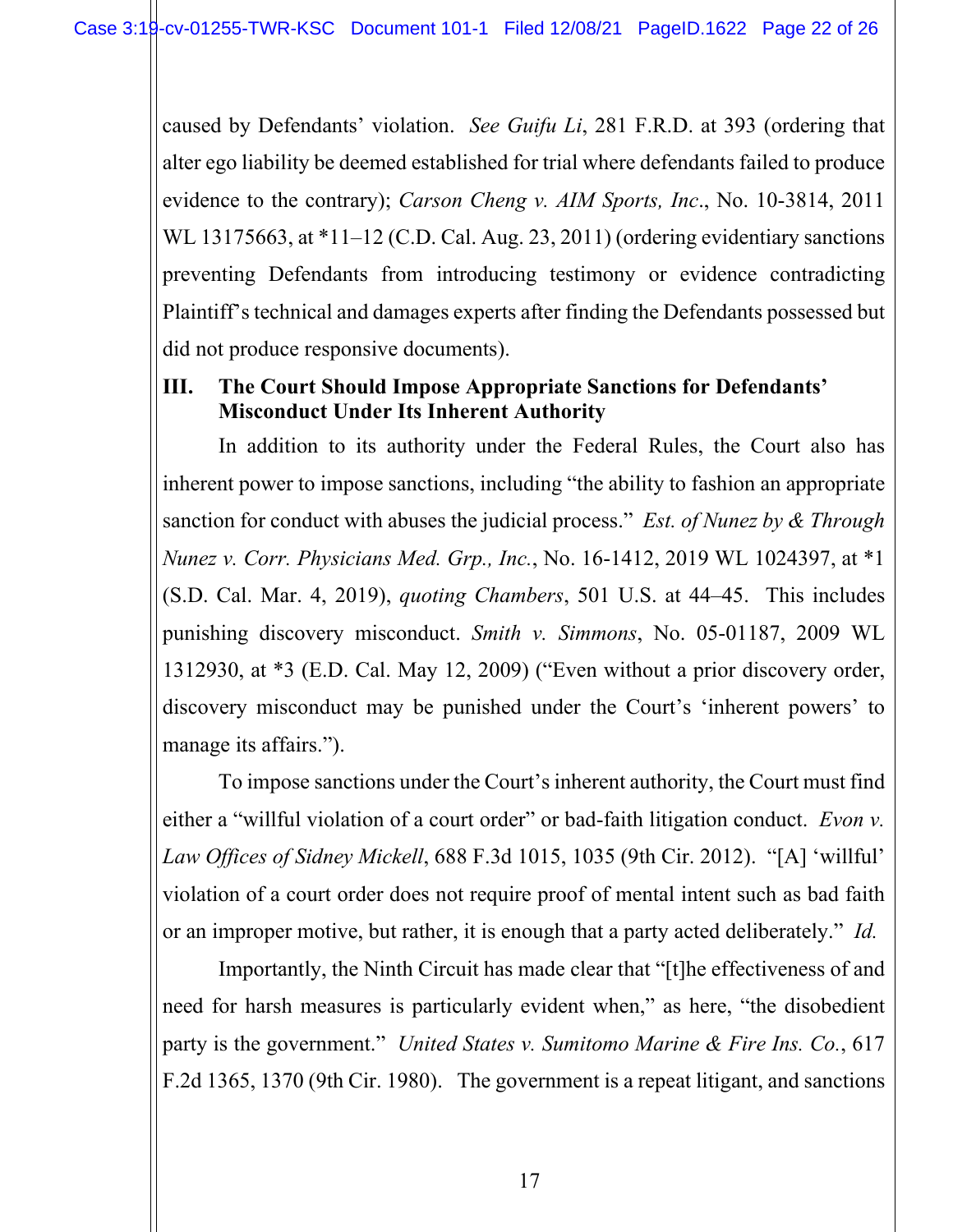therefore protect not only the opposing party directly harmed in a particular case, but also have a "prophylactic effect" against abuses affecting "other litigants as well." *Lewis v. Ryan*, 261 F.R.D. 513, 522 (S.D. Cal. 2009).[4](#page-22-5)

<span id="page-22-3"></span>In light of the prejudice Pastor Dousa has experienced and the need to deter future discovery misconduct by Defendants and their counsel, sanctions may be appropriate under its inherent authority. Defendants—all government agencies represented that their production was complete, presumably with full knowledge that they had conducted *no* search for responsive emails—even emails sent or received by their own declarant, Mr. Oliveri. That is more than sufficient to demonstrate a willful violation of the Court's expedited discovery order and to justify the imposition of any sanctions the Court deems appropriate. *See Klund v. High Tech. Sols., Inc.*, No. 05-565, 2006 WL 549385, at \*8 (S.D. Cal. Feb. 27, 2006) ("this Court has broad discretion to award reasonable expenses and attorney's fees caused by the failure to obey a court order to provide or permit discovery"); *Aloe Vera of Am., Inc. v. United States*, 376 F.3d 960, 964–65 (9th Cir. 2004) (courts may "assess fines" as a function of the "inherent powers enabling them to manage their cases and courtrooms effectively and to ensure obedience to their orders").

#### <span id="page-22-2"></span><span id="page-22-1"></span>**CONCLUSION**

<span id="page-22-0"></span>Pastor Dousa does not file this motion for sanctions lightly. On the contrary, Pastor Dousa waited until discovery was complete to ensure that she had a full understanding of the facts prior to seeking sanctions. For the foregoing reasons,

<span id="page-22-5"></span><span id="page-22-4"></span><sup>&</sup>lt;sup>4</sup> This admonition is particularly apt here, where, only a year after Pastor Dousa filed this case, the Department of Justice admitted submitting "false and misleading testimony" about DHS's administration of Trusted Traveler programs in another case. *See* E. Shanahan and Z. Kanno-Youngs, *Homeland Security Dept. Admits Making False Statements in Fight with N.Y.*, N.Y. Times (July 23, 2020), https://www.nytimes.com/2020/07/23/nyregion/trusted-traveler-homelandsecurity.html.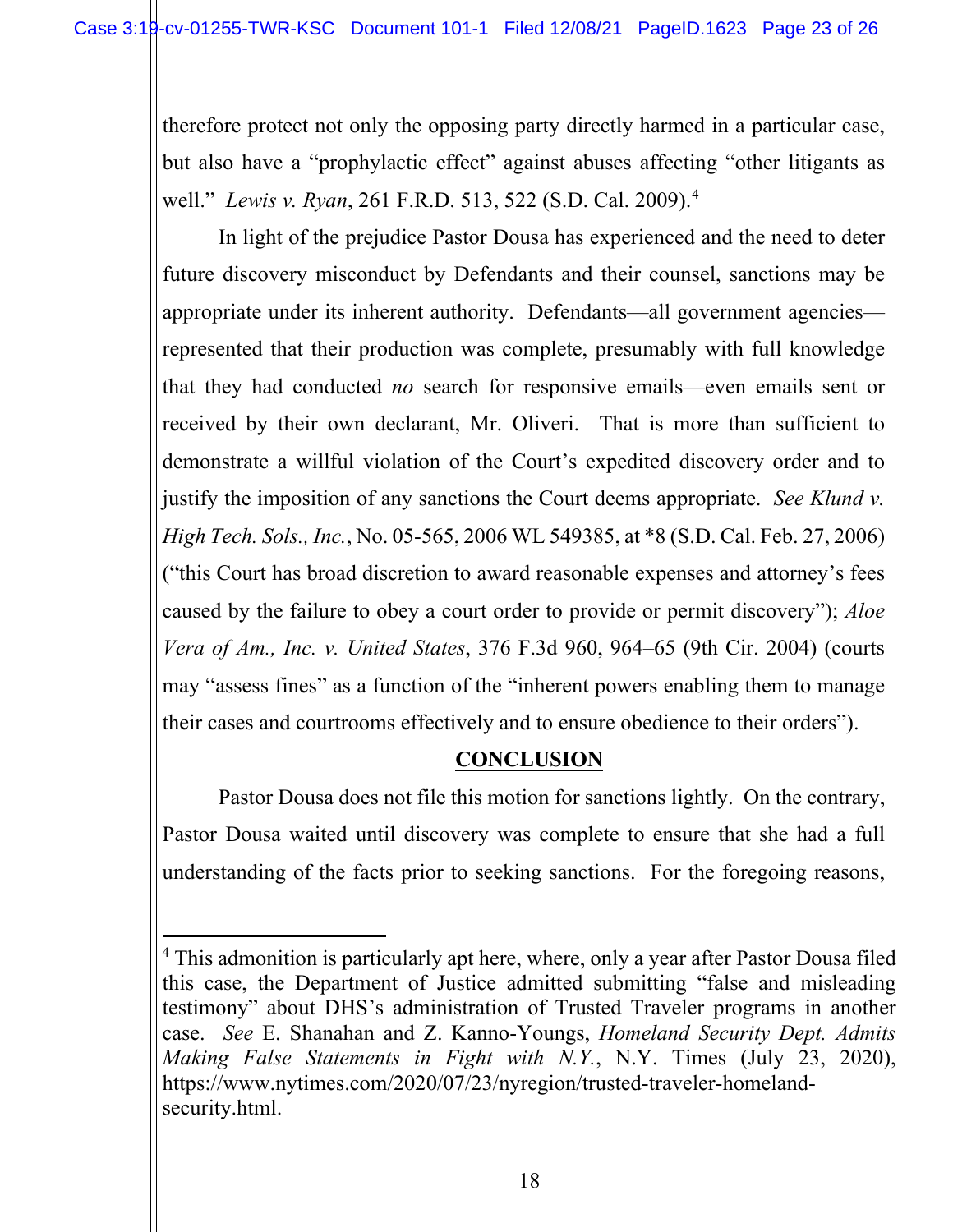Pastor Dousa believes that sanctions are appropriate in light of those facts. She has tailored the requested sanctions to address the precise concerns raised by Defendants' specific discovery failures in this case. Accordingly, Pastor Dousa respectfully requests that the Court enter an order imposing sanctions on Defendants.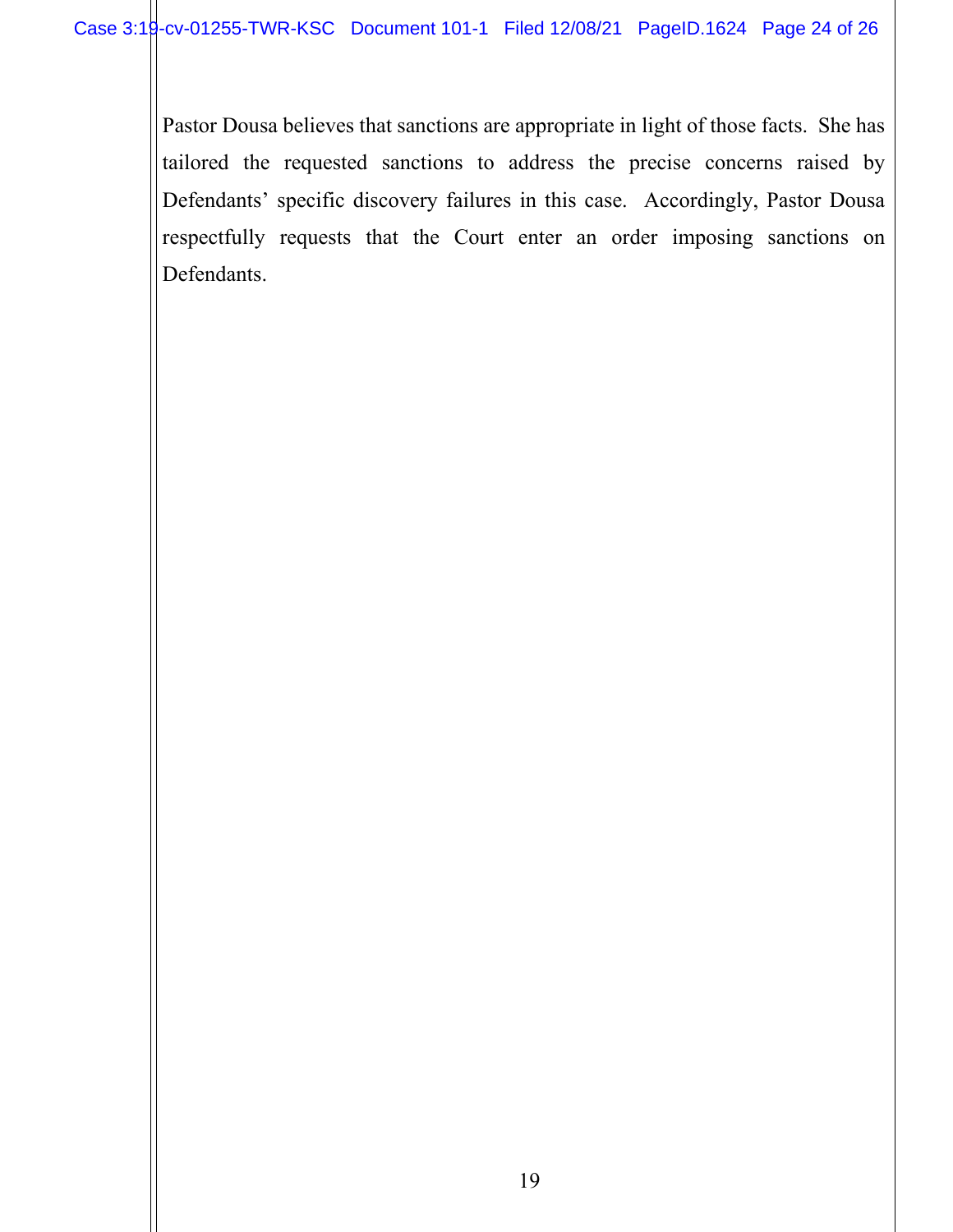| Dated: December 8, 2021 | Respectfully submitted,                                                                                                                                                                                                                                                                                                                                                                                                                                                                                             |
|-------------------------|---------------------------------------------------------------------------------------------------------------------------------------------------------------------------------------------------------------------------------------------------------------------------------------------------------------------------------------------------------------------------------------------------------------------------------------------------------------------------------------------------------------------|
|                         | By: /s/ Oscar Ramallo                                                                                                                                                                                                                                                                                                                                                                                                                                                                                               |
|                         | ARNOLD & PORTER KAYE SCHOLER LLP<br>Oscar Ramallo<br>oscar.ramallo@arnoldporter.com<br>R. Stanton Jones ( <i>pro hac vice</i> )<br>stanton.jones@arnoldporter.com<br>William C. Perdue (pro hac vice)<br>william.perdue@arnoldporter.com<br>Janine M. Lopez (pro hac vice)<br>janine.lopez@arnoldporter.com<br>Ada Añon (pro hac vice)<br>ada.anon@arnoldporter.com<br>Christian D. Sheehan (pro hac vice)<br>christian.sheehan@arnoldporter.com<br>Leah J. Harrell (pro hac vice)<br>leah.harrell@arnoldporter.com |
|                         | PROTECT DEMOCRACY PROJECT, INC.                                                                                                                                                                                                                                                                                                                                                                                                                                                                                     |
|                         | Christine Kwon<br>christine.kwon@protectdemocracy.org<br>Stephanie Llanes (pro hac vice)<br>stephanie.llanes@protectdemocracy.org<br>Anne Tindall (pro hac vice)<br>anne.tindall@protectdemocracy.org<br>Genevieve Nadeau (pro hac vice)<br>genevieve.nadeau@protectdemocracy.org<br>Ben Berwick (pro hac vice)<br>ben.berwick@protectdemocracy.org<br>Attorneys for Plaintiff Kaji Dousa                                                                                                                           |
|                         |                                                                                                                                                                                                                                                                                                                                                                                                                                                                                                                     |